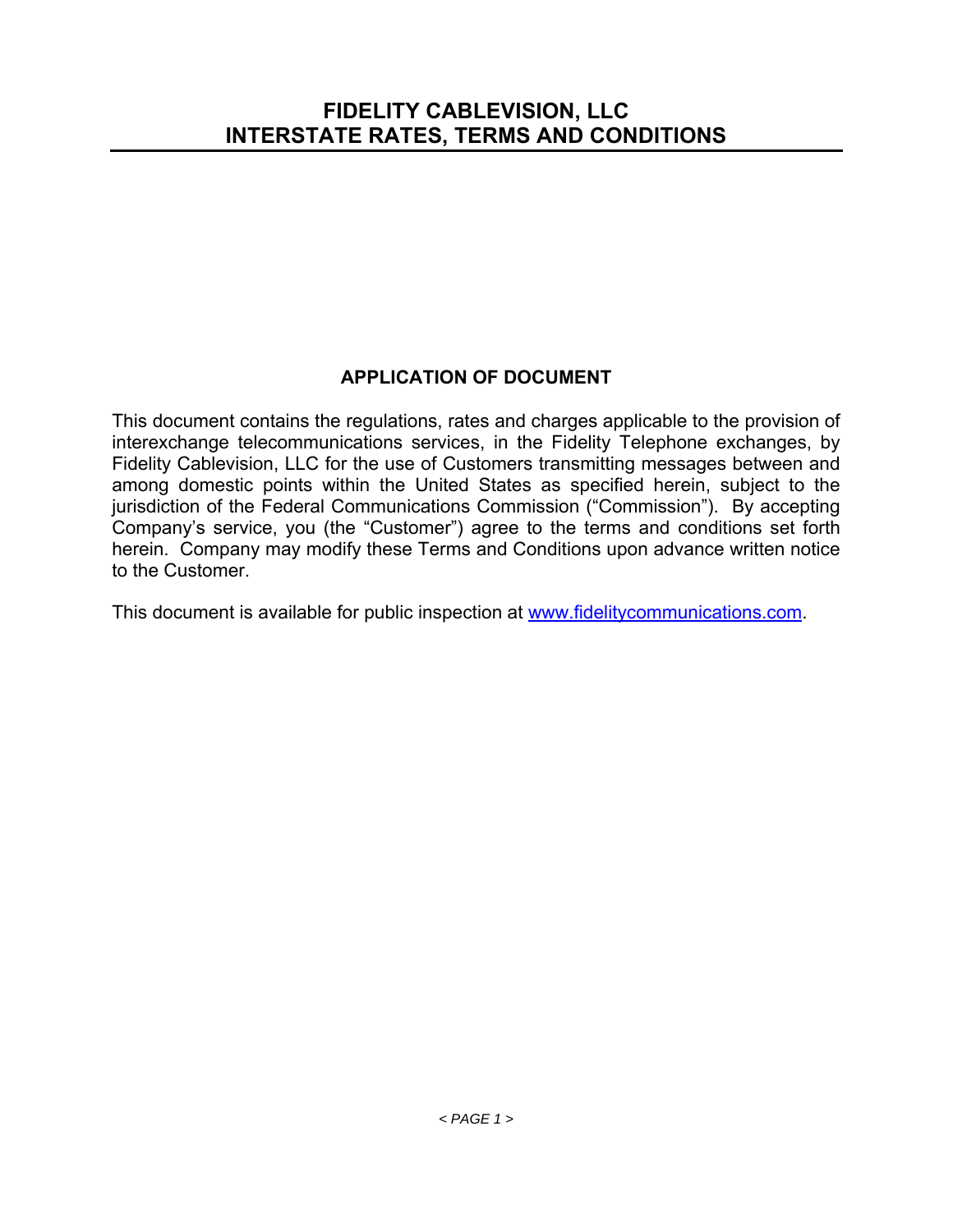# **SECTION 1 – ABBREVIATIONS AND TECHNICAL TERMS**

## **Abbreviations**

**CNMI**- Commonwealth of Northern Mariana Islands **CPE**-Customer Premise Equipment **LATA**-Local Access and Transport Area **LDA-Local Distribution Area LEC**-Local Exchange Carrier **MTS**-Message Telecommunications Service **NFS**-Non-sufficient funds **PBX**-Private Branch Exchange **SAL**-Special Access Line **V&H**-Vertical and Horizontal Coordinates **WATS**-Wide Area Telephone Service

## **Definitions**

**Application for Service**- a standard order form which includes all pertinent billing, technical and other descriptive information which will enable the carrier to provide communication service.

**Authorization Code**- a numerical code, one or more of which are assigned to a Customer to enable a reseller to identify use of service on its account and to bill the Customer accordingly for such service. Multiple authorization codes may be assigned to a Customer to identify individual users or groups of users on its account.

**Authorized User**- a person, firm, corporation or other entity authorized by the Customer to receive or send communications.

**Automatic Dialing Device**- an apparatus provided by the carrier which, when attached to Customer's telephone equipment, dials the carrier's facilities, emits an authorization code, and forwards the called number to the carrier's facilities.

**Available Usage Balance**- the amount of usage remaining on a Customer Account at any particular point in time. Each Customer Account has an Initial Account Balance which is stated in either U.S. dollars or Call Units, depending on the type of service. The Available Balance is depleted by the appropriate dollar amount or number of Call Units, respectively, based on the actual usage of the Company's service.

**Bandwidth**- the total frequency band allocated for a channel.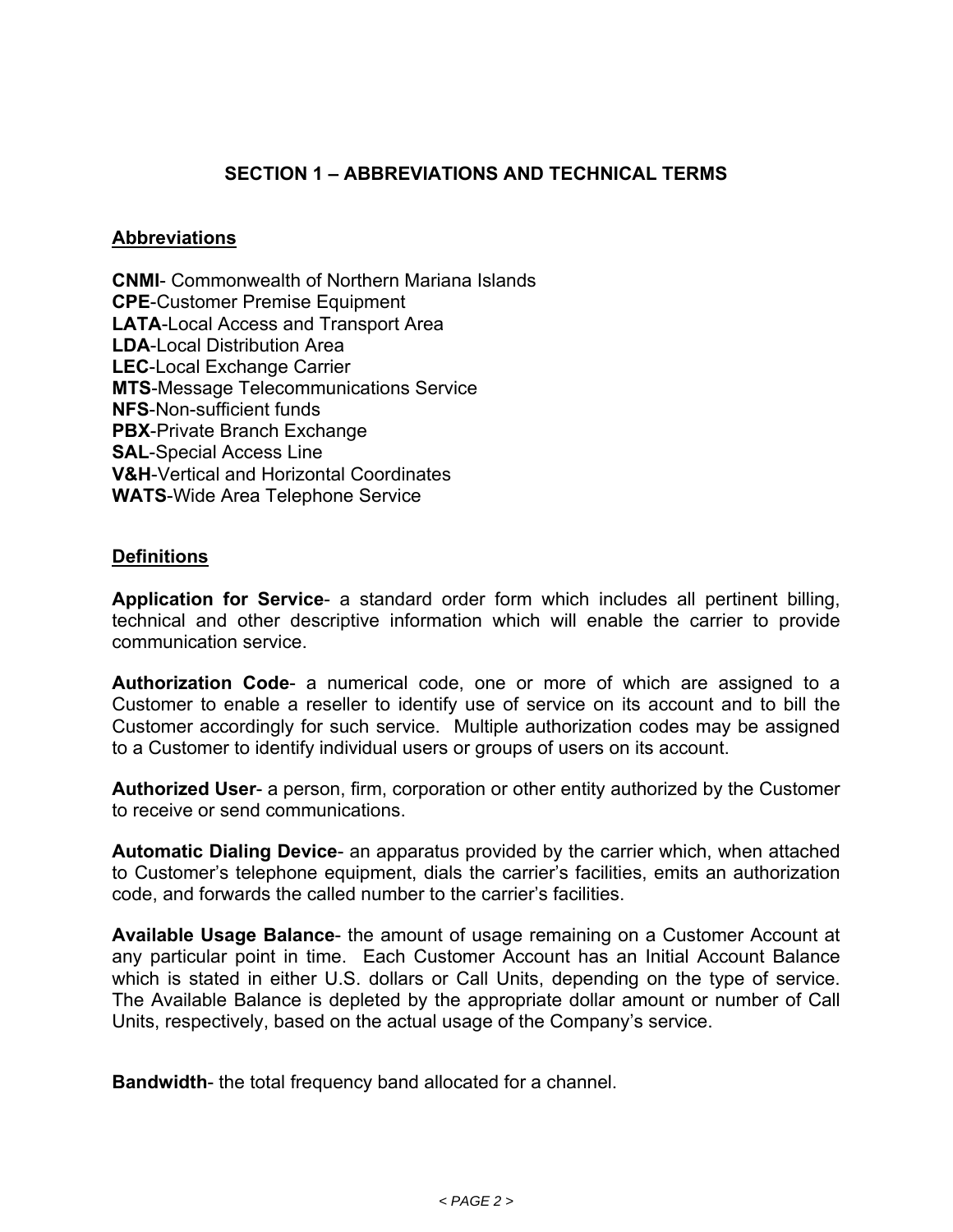**Busy Hour**- the two consecutive half hours during which the greatest volume of traffic is handled.

**Call Unit**- a Call Unit is a measurement of usage, such that a specified quantity of Call Units equate to one minute of usage. For example, one Call Unit may equate to one minute of interstate usage, while several Call Units may equate to one minute of international usage. Call Units are depleted on a per-call, real time basis.

**Cancellation of Order**- a Customer-initiated request to discontinue processing a service order, either in part or in its entirety, prior to its completion.

**Carrier**- Fidelity Long Distance, Inc., unless specifically stated otherwise.

**Company**- Fidelity Long Distance, Inc., sometimes referred to as "carrier".

**Completed Calls**- calls answered at the distance end. If a Customer is charged for an incomplete call, the Company will issue a one minute credit upon the Customers request.

**Continental United State**- 48 contiguous states, including Washington, D.C.

**Custom Account Coding**- key, legend or table created by the Customer for a unique project or account numbers for its private use.

**Customer**- the person, firm, corporation or other entity that orders or uses service and is responsible for payment of the rates and charges under a contract or this document.

**Customer Premise Equipment**- communications equipment located at the Customer's premise. Such equipment may be provided by the Customer or by the Company.

**Day Rate Period**- unless otherwise specified in this document, the Day Rate Period applies during the hours of 8:00 a.m. to, but not including 5:00 p.m., Monday through Friday.

**Debit Account**- an account which consists of a prepaid usage balance depleted on a real time basis during each debit service call.

**Debit Card**- a card issued by the Company which provides the Customer with a Personal Account code and instructions for accessing the Carrier's network.

**Debit Service Call-** a service accessed via a "1-8XX" or other access code dialing sequence whereby the Customer or Authorized user dials all of the digits necessary to route a call. Network usage for each call is deducted from the available balance on a Company-issued Debit Account.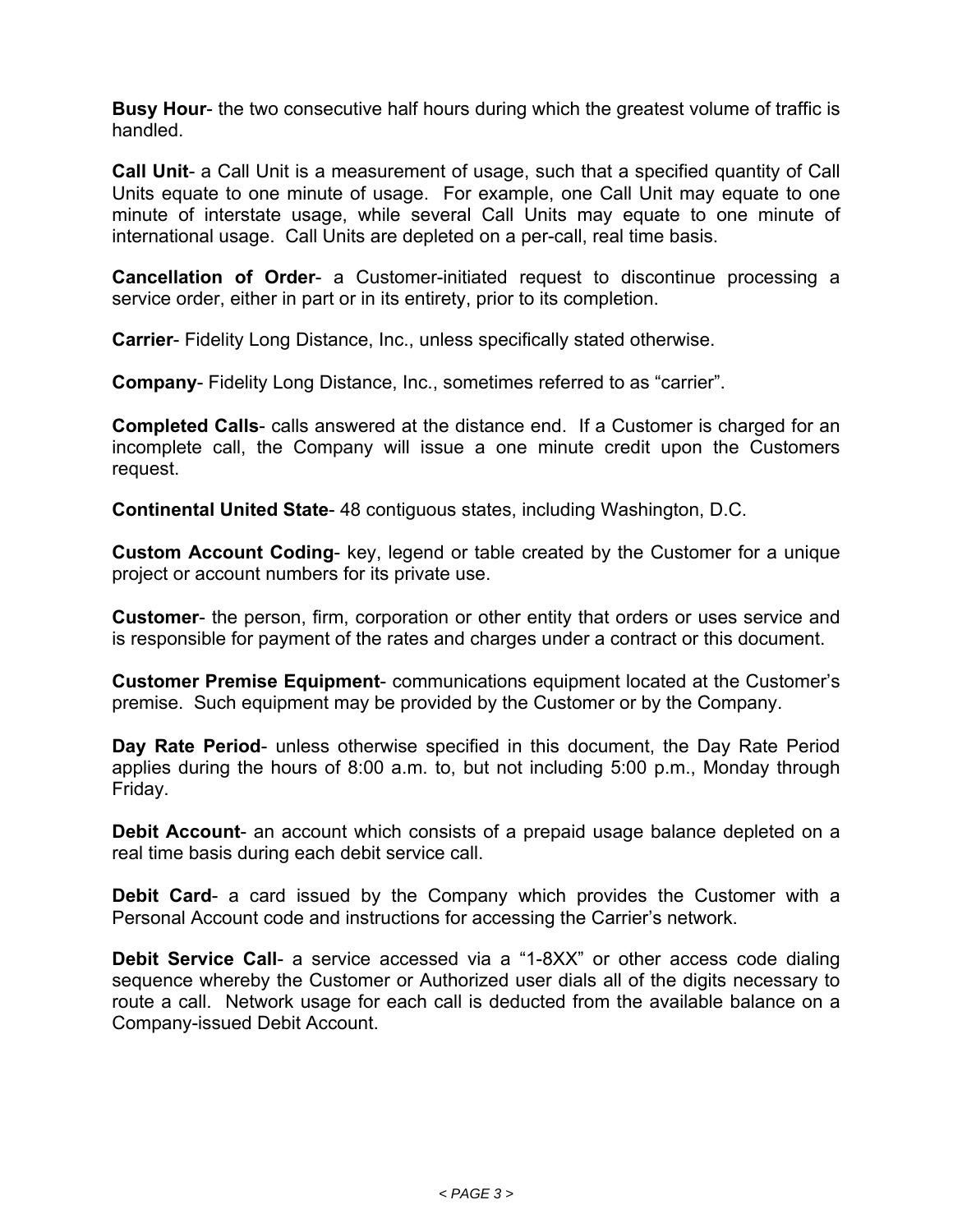**Dedicated Port**- a port on reseller's switch which is dedicated, at extra charge, to Customer's exclusive use, and which is connected to the Customer's premise by a private line furnished by the Customer or the Customer's serving local exchange company.

**Delinquent or Delinquency**- an account for which a bill or payment agreement for services or equipment has not been paid in full on or before the due date. Amounts due and unpaid after the due date may be subject to a late payment charge.

**Depletion**- reductions in the Available Balance based on usage of the Customer Account. Depletion of Dollar-Based service occurs on a real time basis at the documented per minute rates contained herein. Depletion of Unit-Based service occurs on a real time basis at the documented number of Call units per minute contained herein.

**Disconnect**- to render inoperable or to disable circuitry thus preventing outgoing and incoming toll communications service.

**Dollar-Based Accounts**- service where the Initial Balance and Available Balance is expressed in U.S. dollars. The rates per minute contained in this document are expressed in U.S. dollars.

**Evening Rate Period**- unless otherwise specified in this document, the Evening Rate Period applies during the hours of 5:00 p.m. to, but not including 11:00 p.m., Sunday through Friday.

**Excessive Call Attempt**- a Customer attempt to call over the carrier's network using an invalid authorization code during a measured 15 minute period, within which 10 or more incomplete call attempts are made by the Customer from the same Customer line, and where those attempts do not complete because the Customer has not used a valid authorization code.

**Holidays**- for the purpose of this document, recognized holidays are New Year's Day, Memorial Day, Independence Day, Labor Day, Thanksgiving Day and Christmas Day.

**Holiday Rate Period**- the evening rate will apply to calls made on the Company recognized holidays, provided, however, that calls made on holidays during the Night/Weekend Rate Period shall be billed at the lower of the Evening Rate and the Night/Weekend Rate.

**Initial Account Balance**- the Available Balance of a Customer Account upon issuance of an Account Code and before any Depletion for call activity. The Initial Account Balance is expressed in either U.S. Dollars or in Call Units.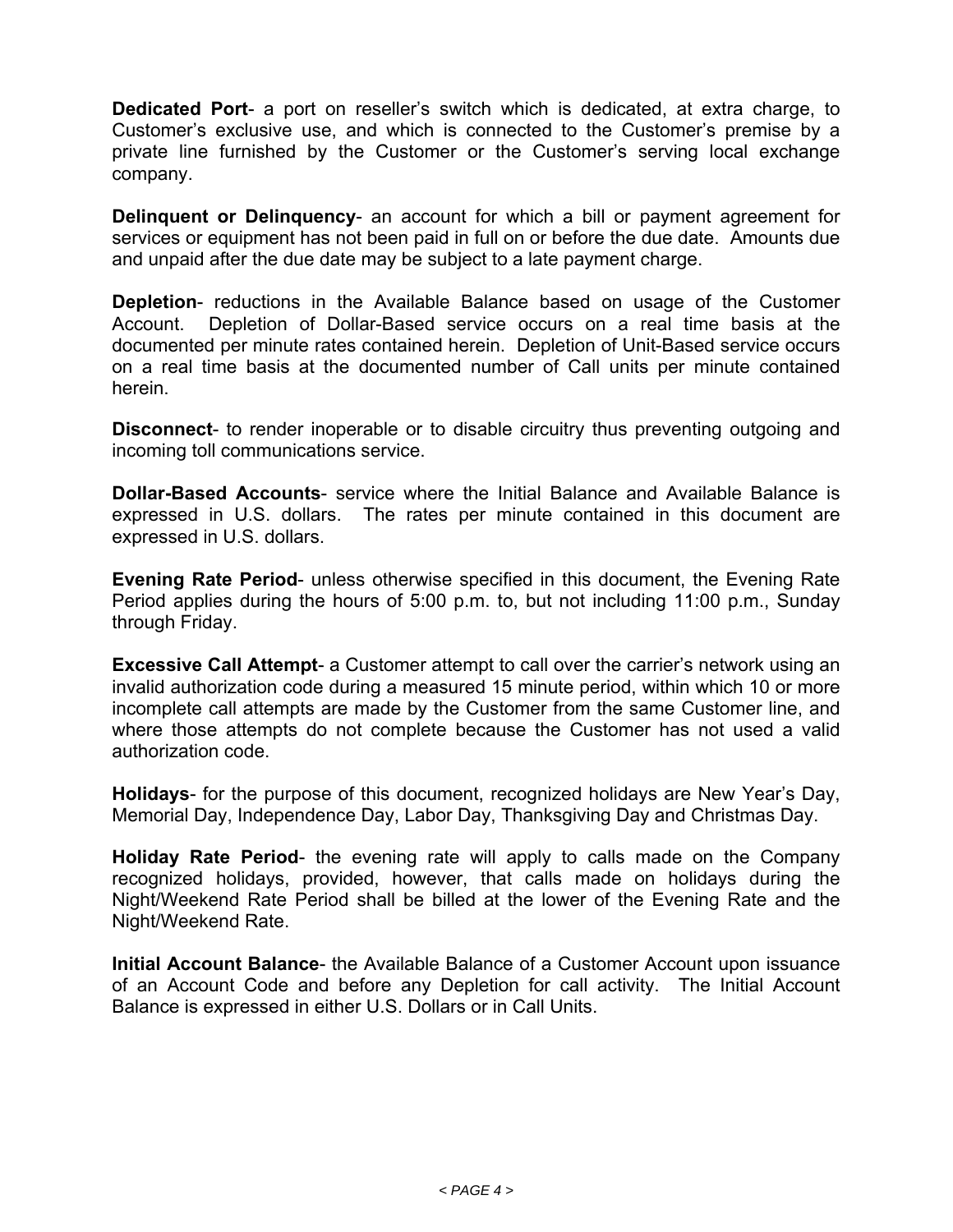**Interexhcange Utility**- a utility, resale carrier or other entity that provides intrastate telecommunications services and facilities between exchanges within the state, without regard to how such traffic is carried. A local exchange utility that provides exchange service may also be considered an interexchange utility.

**Local Distribution Area**- metropolitan locations served by the Company which have been defined by the local exchange telephone Company as a local calling area under its local exchange tariff.

**Measured Use Service**- the provision of long distance measured time communications telephone service to Customers who access the carrier's services at its switching and call processing equipment by means of access facilities obtained from another carrier by the Customer or otherwise provided at its own expense (the Customer is responsible for arranging for the access line).

**Message**- a completed telephone call by a Customer or end user.

**Network Terminal**- any location where the Company provides services described herein.

**Night/Weekend Rate Period**- unless otherwise specified in this document, the Night/Weekend Rate Period applies during the hours of 11:00 p.m. to, but not including 8:00 a.m., Monday through Friday; all day Saturday; and from 8:00 a.m. to, but not including 5:00 p.m. Sunday.

**Normal Business Hours**- the hours of 8:00 a.m. to 5:00 p.m., Monday through Friday, excluding holidays.

**Rate**- money, charge, fee or other recurring assessment billed to Customers for services or equipment.

**Personal Account Code**- a pre-defined series of numbers to be dialed by the Customer or Authorized user upon access to the Carrier's network which identifies the Debit Account from which charges for service shall be debited and which validates the caller's authorization to use the services provided.

**Physical Change**- the modification of a circuit, dedicated access line, or port at the request of the Customer requiring an actual material change.

**Premises**- the space occupied by an individual Customer in a building, in adjoining buildings occupied entirely by that Customer, or on contiguous property occupied by the Customer separated only by a public thoroughfare, a railroad right of way or a natural barrier.

**Renewal**- a method of replenishing the Available Balance with additional quantities as authorized and paid for by the Customer. Renewal of Available Balances may be limited by the amount or the class of service.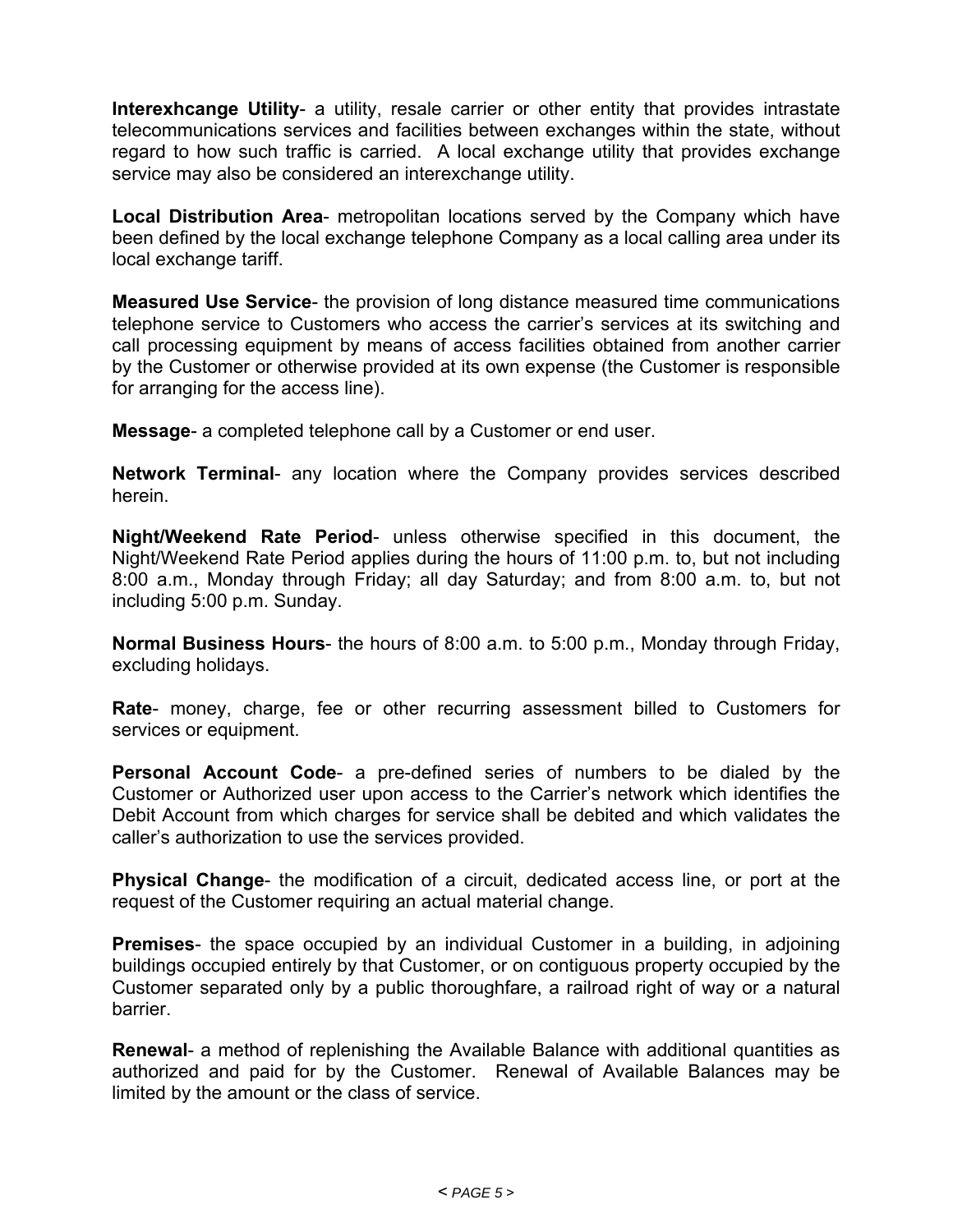**Routing Function**- terminating number for toll free service may be designated by time or day, day of the week, region of originating ANI or percentage of calls.

**Suspension**- temporary disconnection or impairment of service which disables either outgoing or incoming toll communications services provided by the Company.

**Speed Number**- a signaling arrangement by which a Customer may elect to dial a preprogrammed four-digit number in place of a designated ten-digit number.

**Terminal Equipment**- telephone instruments, including pay telephone equipment, the common equipment of large and small key systems and other devices and apparatus, and associated wiring, which are intended to be connected electrically, acoustically or inductively to the telecommunications system.

**Toll Free Service**- a service that provides long distance calling to a predesignated destination where charges are the responsibility of the call terminated party.

**United States**- the forty-eight contiguous states, the District of Columbia, Alaska, Hawaii, Puerto Rico, U.S. Virgin Islands, Guam, and the Commonwealth of Northern Mariana Islands (CNMI).

**Validated Account Codes**- account codes that have restricted access.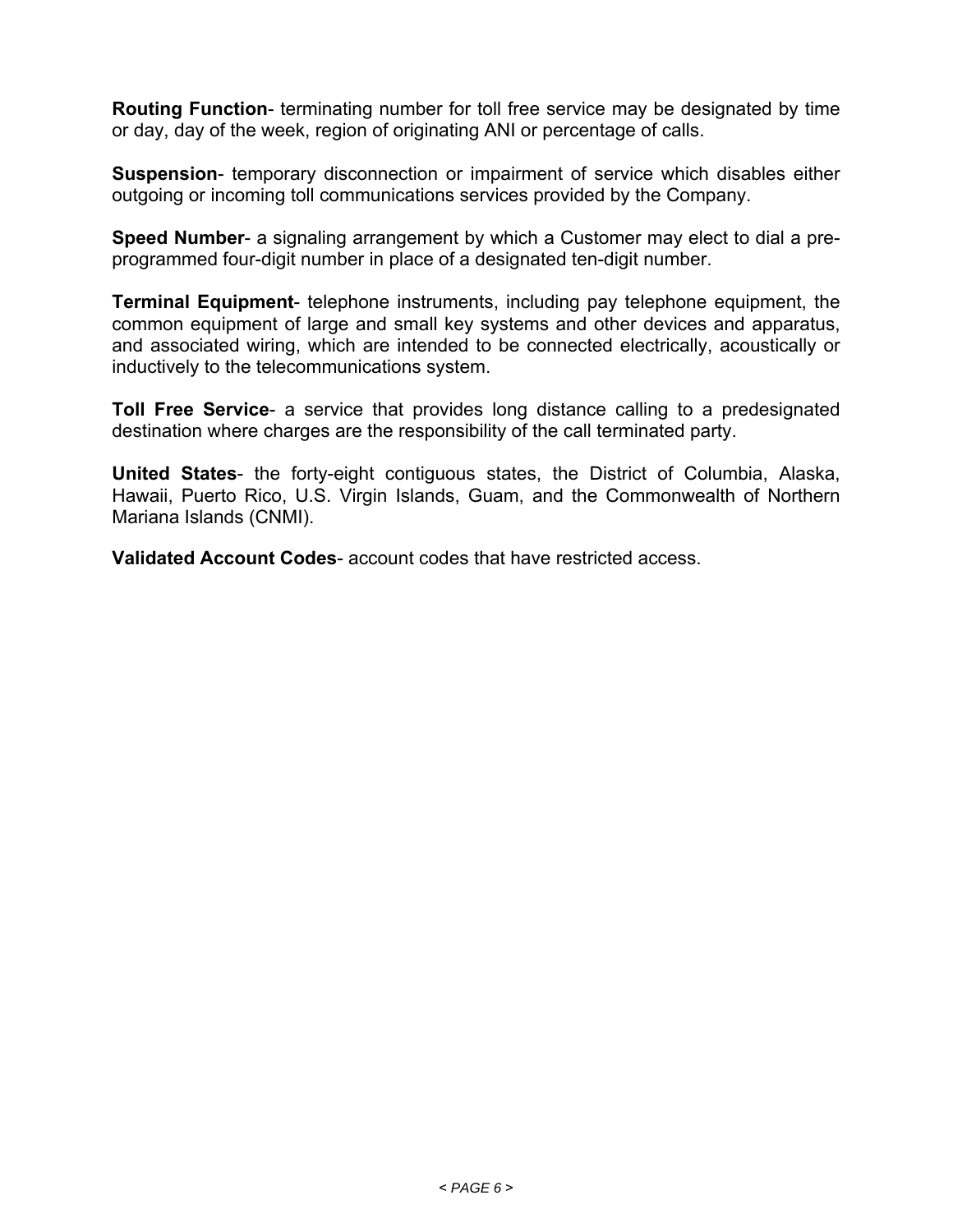# **SECTION 2 – TERMS AND CONDITIONS**

#### **Undertaking of the Company**

- The Company provides long distance message telecommunications service to Customers for their direct transmission of voice, data and other types of telecommunications.
- Communications originate when the Customer accesses the Company directly or through the facilities of another carrier via one or more access lines, equal access or on a dial-up basis. The Company may act as the Customer's agent for ordering access connection facilities provided by other carriers or entities when authorized by the Customer, to allow connection of a Customer's location to the Company's network. The Customer shall be responsible for all charges due for such service arrangements.
- The Company's services are provided on a monthly basis, unless otherwise stated in this document. Services are available twenty-four (24) hours per day, seven (7) days per week.

#### **Limitations on Service**

- Service is offered subject to the availability of the necessary facilities and/or equipment and subject to the provisions of this document.
- The Company reserves the right to discontinue furnishing service upon written notice, when necessitated by conditions beyond its control or when the Customer is using the service in violation of the provisions of this document or in violation of the law.
- To the extent that any conflict arises between the terms and conditions of a service agreement or other contract and the terms and conditions contained in this document, the terms and conditions of this document shall prevail.
- Title to all equipment provided by the Company under this document remains with the Company.
- The Customer may not transfer or assign the use of service provided under this document except with the prior written consent of the Company. Such transfer or assignment shall only apply where there is no interruption in the use or location of the service, and all regulations and conditions contained in this document, as well as all conditions for service, shall apply to all such permitted assignees or transferees.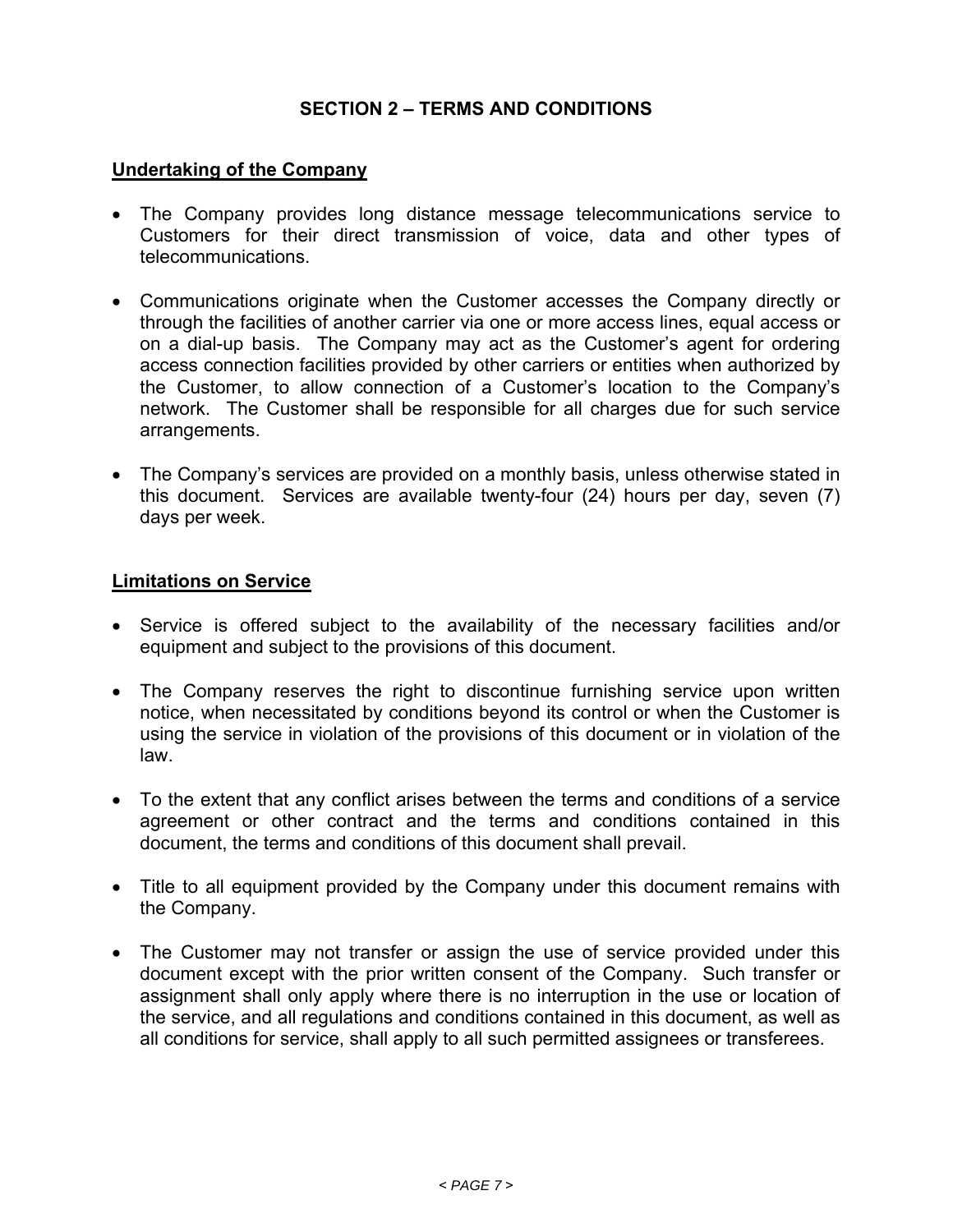Customer may request Carrier to assign one or more sub-accounts for billing purposes and to direct sub-account invoices to Customer's affiliates or other designated entities for payment. Such requests shall not affect the liability of the Customer, who shall remain solely liable to the Company for payment of all invoices for service requested and obtained by Customer, whether invoiced by the Company to the Customer, the Customer's affiliates, or other designated entities.

## **Use of Service**

• Service may not be used for any unlawful purposes or for any purpose for which any payment or other compensation is received by the Customer, except where the Customer is a duly authorized and regulated common carrier.

## **Limitations of Liability**

- In view of the fact that the Customer has exclusive control of its communications over the facilities furnished by the Company, and other uses for which facilities may be furnished by the Company, and because of the unavoidableness of errors incident to the services and to the use of such facilities of the Company, the services and facilities furnished by the Company are subject to the regulations and limitations specified herein.
- The Company's failure to provide or maintain facilities of this document shall be excused by labor difficulties, governmental orders, civic commotions, acts of God and other circumstances beyond the Company's reasonable control, subject to the interruption allowance provisions of this document.
- Defacement of premises- No liability shall attach to the Company by reason of any defacement or damage to the Customer's premises resulting from the existence of the Company's equipment or facilities on such premises, or by the installation or removal thereof, when such defacement or damage is not the result of the negligence of the Company or its employees.
- Indemnification- the Company's liability, if any, for its gross negligence or willful misconduct is not limited by this document. With respect to any other claim or suit by a Customer or by any others, the Customer indemnifies and saves harmless the Company against claims, losses or suits for injury to or death of any person, or damage to any property which arises from the use, placement or presence of the Company's equipment, facilities and associated wiring of the Customer's premises and further the Customer indemnifies and saves harmless the Company against claims for libel, slander, invasion of privacy or the infringement of copyright arising directly or indirectly from the material transmitted over the facilities of the Company or the use thereof by the Customer; against claims for infringement of patents arising from combining with or using in connection with, facilities furnished by the Company and apparatus, equipment and systems provided by the Customer; and against all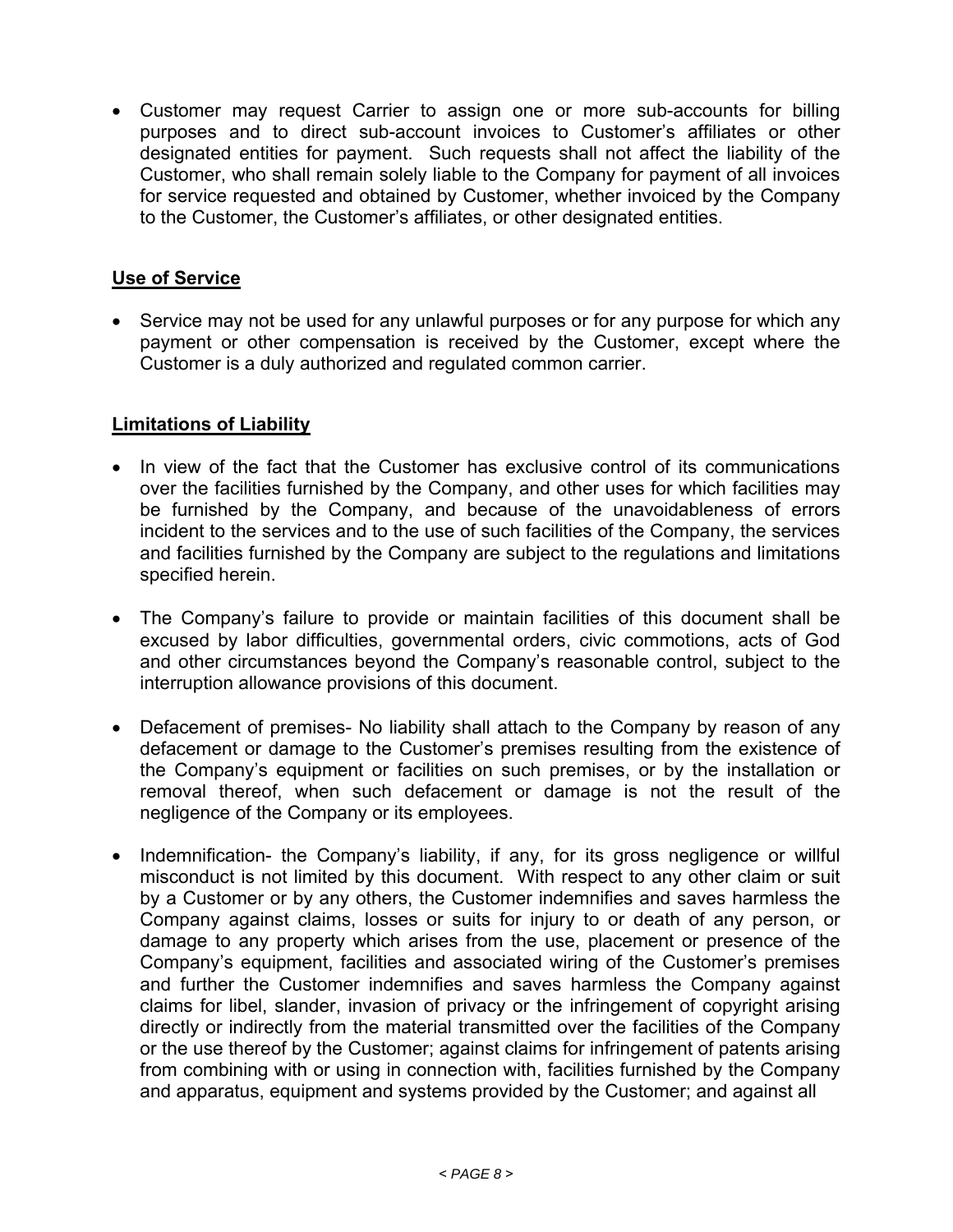other claims arising out of any act or omission of the Customer in connection with services or facilities provided by the Company. No agents or employees of other carriers shall be deemed to be agents or employees of the Company.

- The Company's liability, if any, for its gross negligence or willful misconduct is not limited by this document. With respect to any other claim or suit, by a Customer or any others, for damages arising out of mistakes, omissions, interruptions, delays or errors, or defects in transmission occurring in the course of furnishing service hereunder, the Company's liability, if any, shall not exceed an amount equivalent to the proportionate charge to the Customer for the period of service during which such mistake, omission, interruption, delay, error, or defect in transmission or service occurs and continues. This liability shall be in addition to any amounts that may otherwise be due to the Customer under this document as an allowance for interruptions. However, any such mistakes, omission, interruptions, delays, errors, or defects in transmission or service which are caused or contributed to by the negligence or willful act of the Customer, or authorized user, or joint user, or which arise from the use of Customer provided facilities or equipment shall not result in the imposition of any liability whatsoever upon the Company.
- The Company shall not be liable for any damages, including usage charges that the Customer may incur as a result of the unauthorized use of authorization codes or communications equipment. The unauthorized use of communications equipment includes, but is not limited to, the placement of calls from the Customer's premises, and the placement of calls through equipment controlled and/or provided by the Customer, that are transmitted over the Company's network without the authorization of the Customer. The Customer shall be fully liable for all such usage charges.
- The Company shall not be liable for any claim, loss, or refund as a result of loss or theft of Debit Cards or Account Codes issued for use with the Company's services. Nor will the Company be liable for any claim, loss or refund on any unused balance remaining on a Debit Card provided to a Customer.
- The Company shall not be liable for any claim, loss or refund on any unused portion of the usage balance remaining in a Debit Account provided to a Customer before or after the expiration date assigned to each Debit Account.

# **Interruption of Service**

 If a Customer's service is interrupted other than by the negligence or willful act of the Customer, and it remains out of order for two normal working hours or longer after access to the premises is made available and after being reported to be out of order, appropriate adjustments or refunds shall be made to the Customer. The amount of adjustment or refund shall be determined on the basis of the known period of interruption, generally beginning from the time the service interruption is first reported.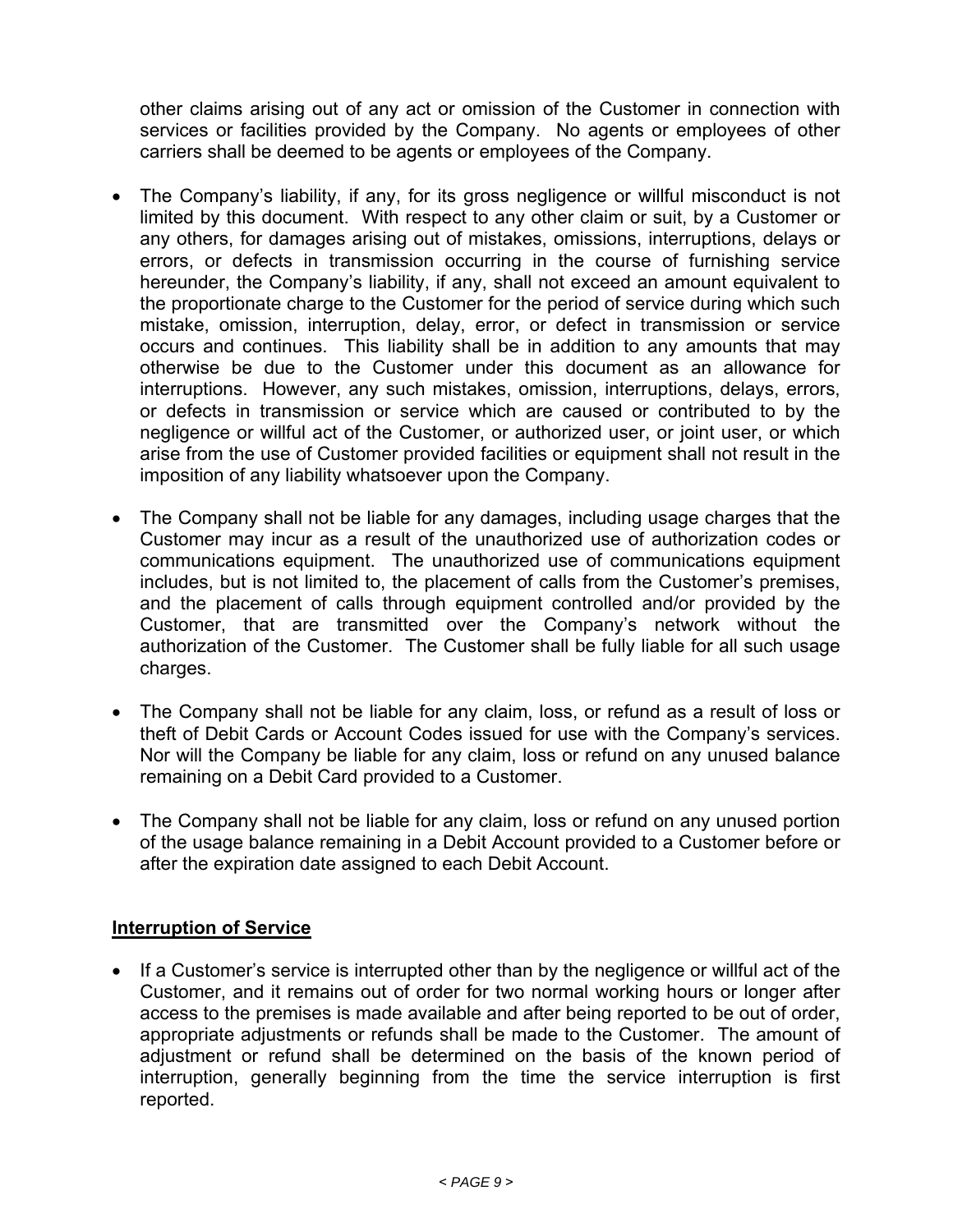The refund to the Customer shall be a pro rata part of the monthly recurring charges (but not for per minute or per call charges) for the period of hours and that portion of the service facilities rendered useless or inoperative. The refund may be accomplished by a credit on a subsequent bill for the service.

 A credit allowance for interruptions of service which are not due to the Company's testing or adjusting, to the negligence of the Customer, or to the failure of the channels, equipment, and/or communications systems provided by the Customer, are subject to the general liability provisions set forth herein. It shall be the obligation of the Customer to notify the carrier of any interruption in service. Before giving such notice, the Customer shall ascertain that the trouble is not being caused by any action or omission by or within the Customer's control and is not in wiring or equipment connected to the carrier terminal.

## **Restoration of Service**

 The use and restoration of service in emergencies shall be in accordance with the Part 64, Sub-part D of the Federal Communications Commission's rules and Regulations which specifies the priority system for such activities.

#### **Customer Responsibility**

- All Customers assume general responsibilities in connection with the provisions and use of the Company's service. When facilities, equipment, and/or communication systems provided by others are connected to the Company's facilities, the Customer assumes additional responsibilities. All Customers are responsible for the following:
	- All Customers assume general responsibilities in connection with the provisions and use of the Company's service. When facilities, equipment, and/or communication systems provided by others are connected to the Company's facilities, the Customer assumes additional responsibilities. All Customers are responsible for the following:
	- The Customer is responsible for placing orders for service, paying all charges for service rendered by the Company and complying with all of the Company's regulations governing the service. The Customer is also responsible for assuring that its users comply with regulations.
	- When placing an order for service, the Customer must provide:
		- The names and addresses of the persons responsible for the payment of the service charges, and
		- The names, telephone numbers, and addresses of the Customer contact persons.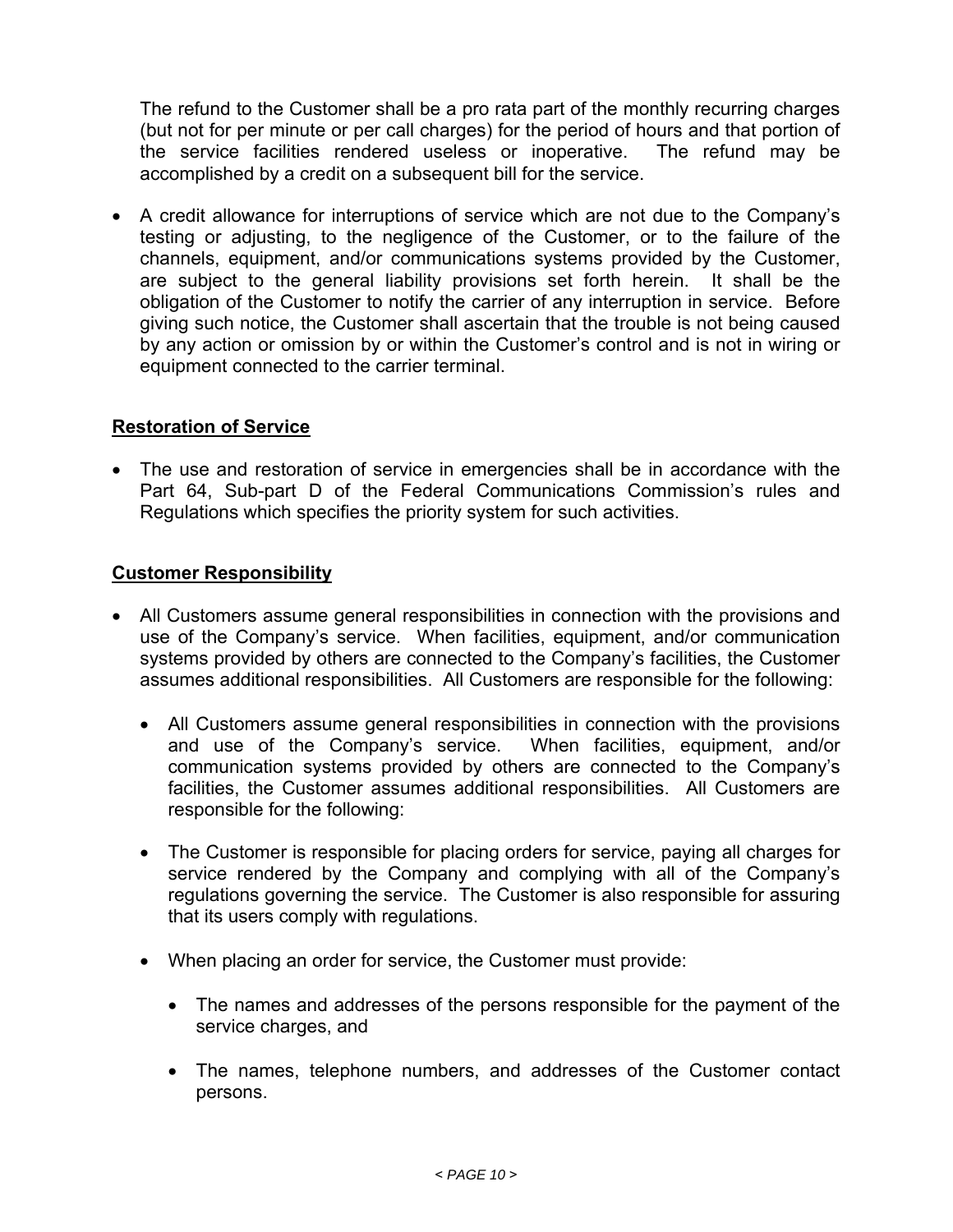- The Customer must pay the Company for the replacement or repair of the Company's equipment when the damage results from:
	- The negligence or willful act of the Customer or user;
	- Improper use of service; and
	- Any use of equipment or service provided by others.
- After receipt of payment for the damages, the Company will cooperate with the Customer in prosecuting a claim against any third party causing damage.
- Upon reasonable notice, the equipment provided by the Company shall be made available for such tests and adjustments as may be necessary to maintain them in satisfactory condition. No interruption allowance will be granted for the time during which such tests and adjustments are made.

## **Deposits**

• Based upon its review of applicable credit information, Company reserves the right to collect a deposit, or obtain other forms of security, from a Customer prior to providing service.

#### **Credit Allowance**

- Credit for failure of service or equipment will be allowed only when failure is caused by or occurs in equipment owned, provided and billed for, by the Company.
	- Credit allowances for failure of service or equipment starts when the Customer notifies the Company of the failure or when the Company becomes aware of the failure and ceases when the operation has been restored and an attempt has been made to notify the Customer.
		- The Customer shall notify the Company of failures of service or equipment and make reasonable attempts to ascertain that the failure is not caused by the Customer or in wiring or equipment connected to the terminal.
		- Only those portions of the service or equipment operation disabled will be credited. No credit allowances will be made for:
		- 1. Interruptions of service resulting from the Company performing routine maintenance;
		- 2. Interruptions of service for implementation of a Customer order for a change in the service;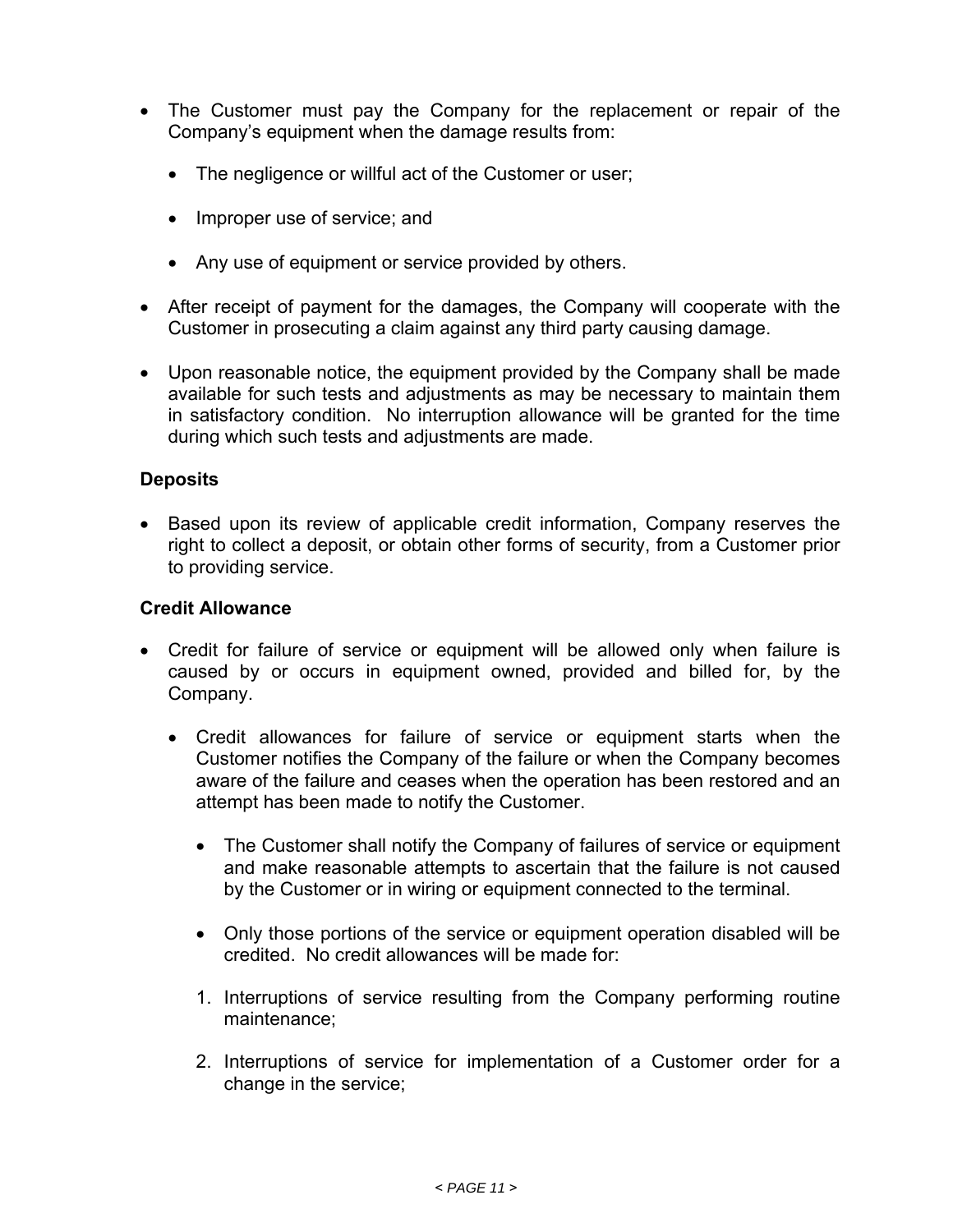- 3. Interruptions caused by the negligence of the Customer or an authorized user;
- 4. Interruptions of service because of the failure of service or equipment due to the Customer or authorized user provided facilities.

# **Cancellation by Customer**

• If a Customer orders services requiring special equipment and/or facilities dedicated to the Customer's use and then cancels its order before the service begins, before a completion of the minimum period mutually agreed upon by the Customer and the Company, a charge will be made to the Customer for the nonrecoverable portions of expenditures or liabilities incurred expressly on behalf of the Customer by the Company and not fully reimbursed by installation and monthly charges. If, based on such an order, any construction has either begun or been completed, but no such services provided, the non-recoverable cost of such construction shall be borne by the Customer.

## **Payment and Charges for Services**

 Charges for services are applied on a recurring and nonrecurring basis. Service is provided and billed on a monthly basis. Service continues to be provided until disconnection is requested by the Customer in writing, or until canceled by the Company pursuant to this document.

## **Payment of Charges**

- Payment will be due upon receipt of the statement. Residential Customers shall have at least twenty-one (21) days from the rendition of the bill to pay the charges stated thereon. A late payment charge of 1.5% applies to all non-residential overdue balances.
	- The Customer is responsible for payment of all charges for service furnished to the Customer. Charges based on actual usage during a month will be billed monthly in arrears. All fixed monthly and nonrecurring charges ordered will be bill monthly in advance.
	- Service may be denied or discontinued by the Company for non-payment of past due or delinquent amounts due the Company. Restoration of service will be subject to all applicable installation charges. Disconnection may not occur before thirty (30) days from invoice and the Company will give ten (10) days written notice before any disconnection can occur.

## **Application of Rates**

Rates for service are those in effect for the period that service is furnished.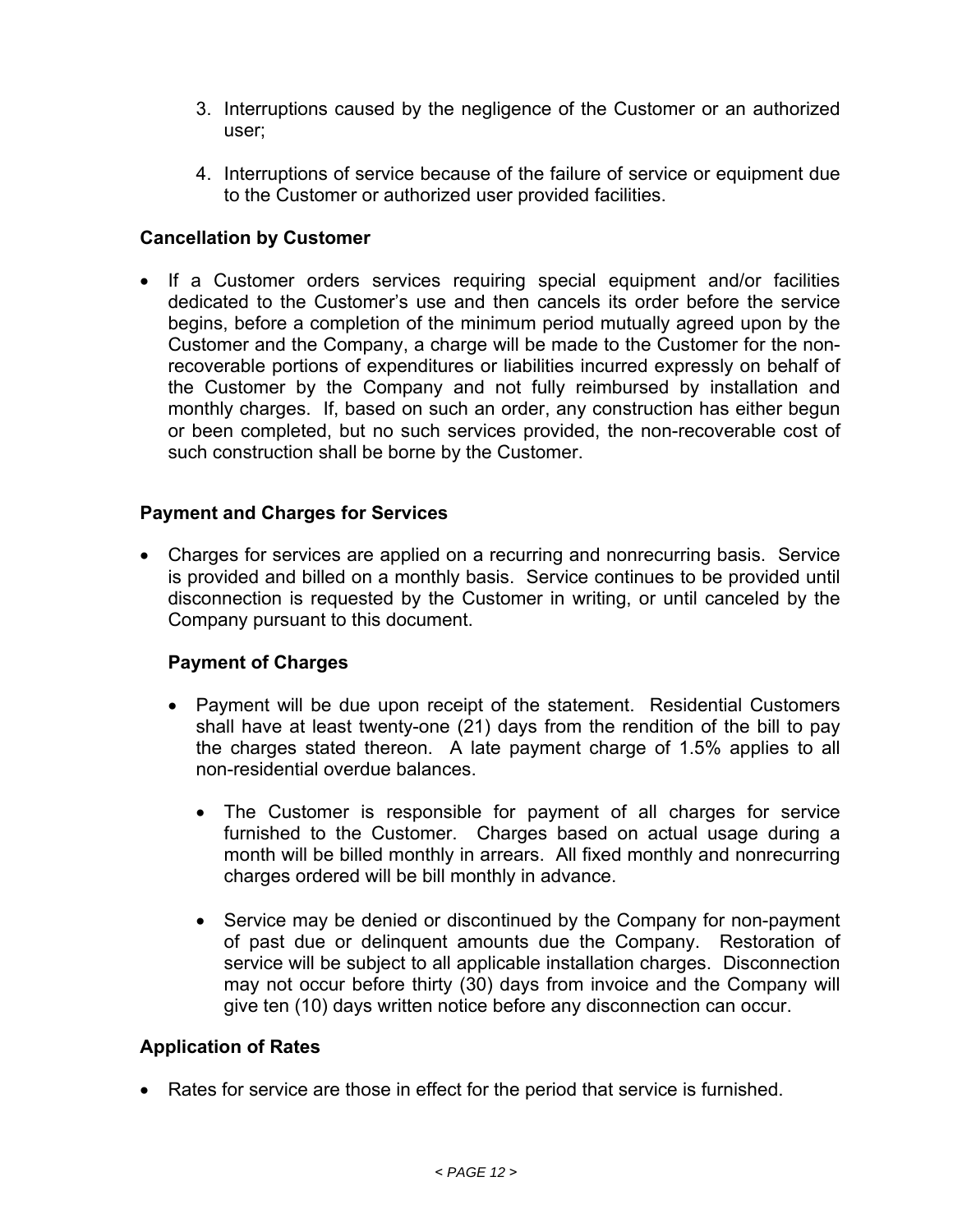# **Responsibility of the Company**

#### **Calculation of Credit Allowance**

- Under the limitations of section 2, when service is interrupted the credit allowance will be computed on the following basis.
	- No credit shall be allowed for an interruption of less than two hours.
	- The Customer shall be credited for an interruption of two hours or major fraction thereof that the interruption continues.
	- Where there has been an outage, and a minimum usage charge applies, and the Customer fails to meet the minimum usage, a credit shall be applied against that minimum. The credit shall equal 1/360<sup>th</sup> of the monthly minimum charges associated with the portion of service disabled for each period of two hours or major fraction thereof that the interruption continues.

## **Cancellation of Credit**

 Where the Company cancels a service or the provision of equipment and the final service period is less than the monthly billing period, a credit will be issued for any amounts billed in advance, prorated at  $1/30<sup>th</sup>$  of the monthly recurring charge for each day the service was rendered or the equipment was provided. This credit will be issued to the Customer or applied against the balance remaining on the Customer's account.

## **Disconnection of Service by the Company**

- Upon ten (10) days written notice, the Company may discontinue service or cancel an application for service without incurring any liability for any of the following reasons:
	- Non-payment of any sum due to the Company for service for more than thirty days beyond the date of rendition of the bill for such service;
	- Violation of any regulation governing the service under this document;
	- Violation of any law, rule, or regulation of a government authority having jurisdiction over the service; or
	- The Company is prohibited from furnishing services by order of a court or other government authority having jurisdiction.
	- Customer uses equipment in such a manner as to adversely affect the Company's equipment or service to others.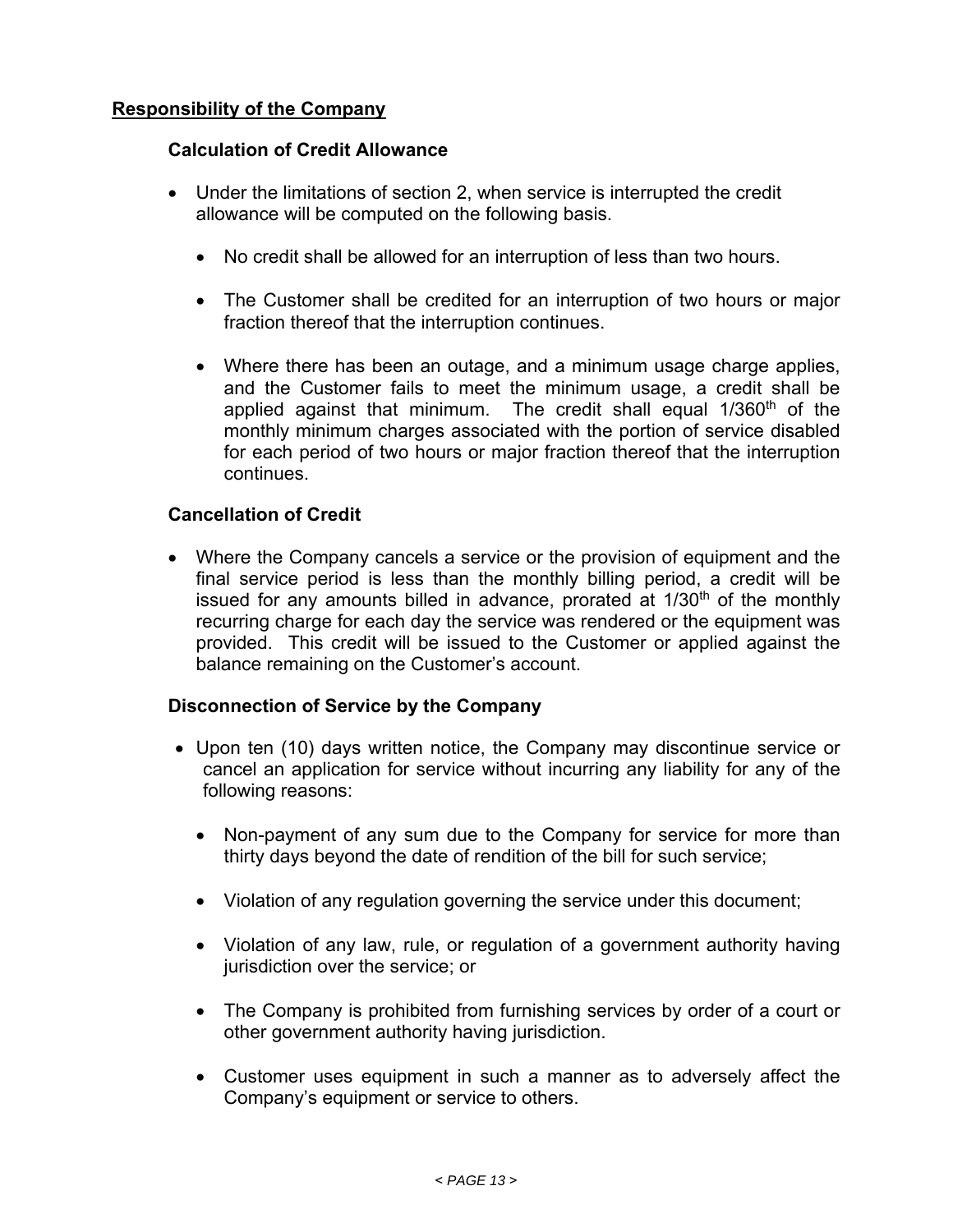- When the Available Balance for Debit Account is depleted to a level insufficient to place a one-minute call to the location of least cost.
- When the established expiration date of the Debit Account is reached.

## **Fractional Charges**

 Charges for a fractional part of a month (which follows a full month) are calculated by counting the number of days remaining in the billing period after service is furnished or has been discontinued. The number of days remaining in the billing period are counted starting with the day after the service was furnished or discontinued. Divide that figure by thirty days. The resultant fraction is then multiplied by the monthly charge to arrive at the fractional monthly charge.

# **Insufficient Fund Checks**

 Customers will be charged \$25.00 on all checks issued to the Company which are returned due to insufficient funds. At the discretion of the Company, the insufficient funds check charge may be waived under appropriate circumstances (e.g. a bank error).

## **Taxes and Fees**

- For Debit Cards, state and local taxes are included in the stated rates in this document. The prepaid calling card service rate does not include state and local taxes which are required to be paid at the point of sale. The stated rate does include federal, state and local taxes, which are required to be paid on usage of the underlying telecommunications service when that service originates and terminates within a particular jurisdiction. The total consumed cost for each call, which includes the applicable non-point of sale taxes, is deducted from the remaining balance on the Customer's debit card account. For all other calls, state and local taxes (i.e., gross receipts tax, sales tax, municipal utilities tax) are listed as separate line items on the Customer's bill and are not included in the quoted rates and charges set forth in this document.
- All federal, state and local taxes (e.g., gross receipts tax, sales tax, municipal utilities tax) are not included in the rates under this agreement, but shall be listed as separate line items on the Customer's bill.
- To the extent that a municipality, other political subdivision or local agency of government, or commission imposes and collects from the Company a gross receipts tax, occupation tax, license tax, permit fee, franchise fee, or regulatory fee, such taxes and fees shall, as allowed by law, be billed pro rata to the Customer receiving service from the Company within the territorial limits of such municipality, other political subdivision or local agency of government.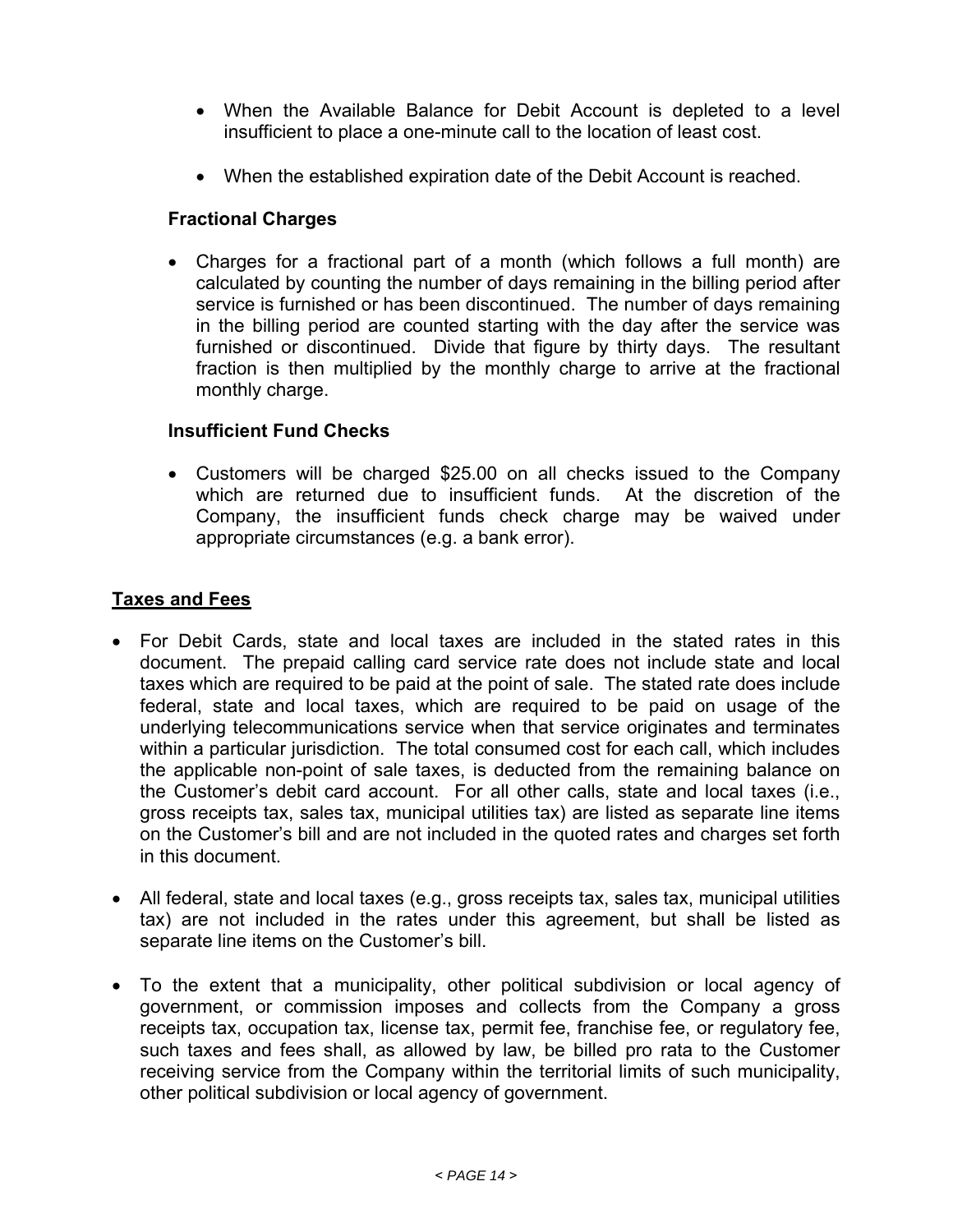- Service shall not be subject to taxes for a given taxing jurisdiction if the Customer provides the Company with written verification, acceptable to the Company and to the relevant taxing jurisdiction, that the Customer has been granted a tax exemption.
- The Company may adjust its rates or impose additional rates on its Customer to recover amounts it is required by governmental or quasi-governmental authorities to collect from or pay to others. The Company may also adjust its rates or impose additional rates to cover the administrative cost of collecting such charges or paying compensation to other entities. Examples of such programs include, but are not limited to, the Universal Service Fund (USF), the Presubscribed Interexchange Carrier Charge (PICC), and compensation to pay telephone service providers for the use of their pay telephones to access the Company's services.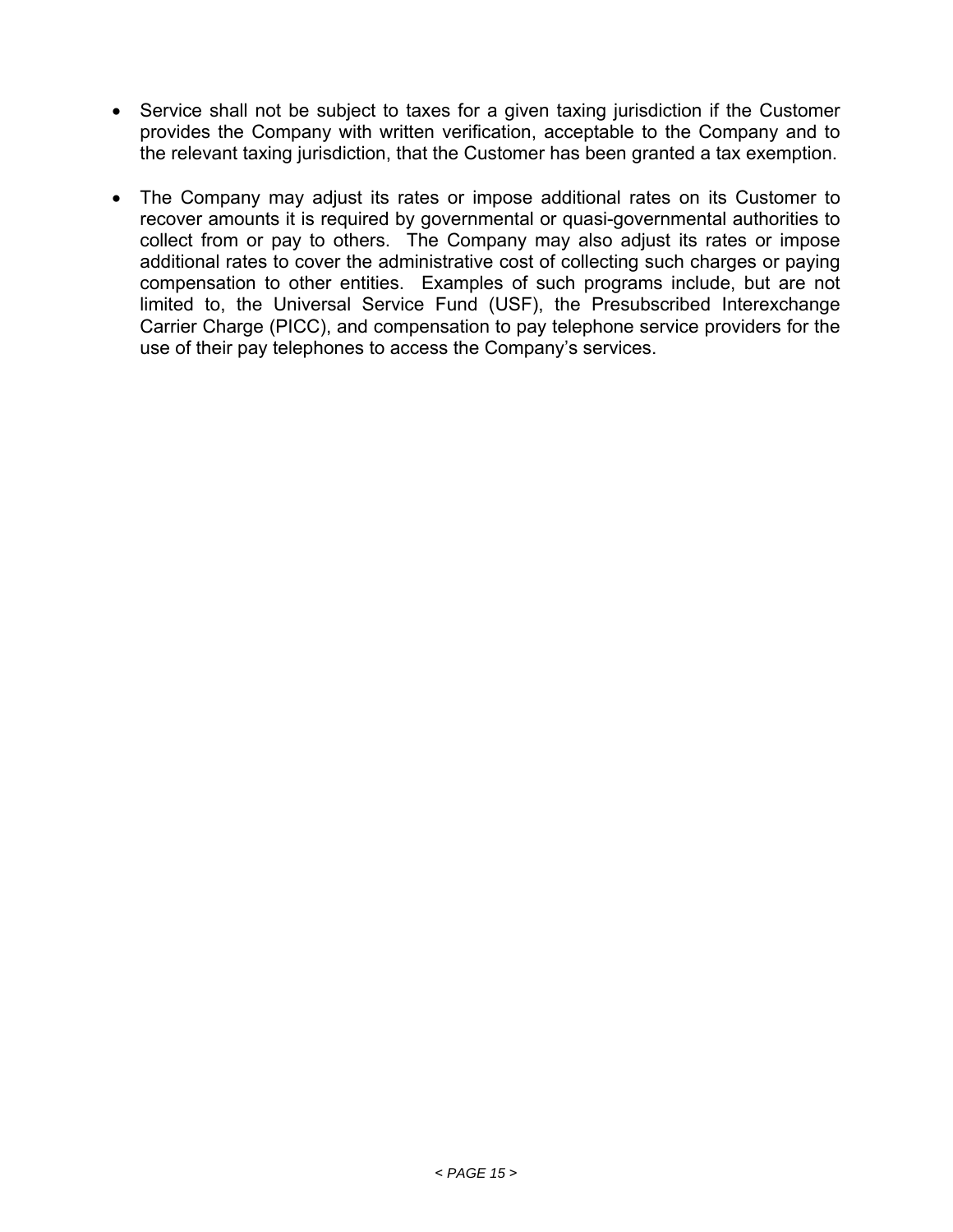# **SECTION 3-DESCRIPTION OF SERVICES**

# **Timing of Calls**

- The Customer's monthly usage charges for the Company service are based upon the total number of minutes the Customer uses and the service options to which the Customer subscribes. Chargeable time begins when the connection is established between the calling station and the called station or PBX. Chargeable time ends when either party hangs up. If the called station hangs up but the calling party does not, chargeable time ends when the connection is released by automatic timing equipment within the telecommunications network.
- No charges apply if a call is not completed.

#### **Holiday Rate Periods**

 The following are Company recognized National Holidays determined at the location of the calling station. For purposes of this agreement, recognized holidays are New Year's Day, Memorial Day, Independence Day, Labor Day, Thanksgiving Day, and Christmas Day. The evening rate will apply to calls made on Company recognized holidays unless a lower rate normally would apply. When a call begins in one rate period and ends in another, the rate in effect when the call begins applies. In the event that a minute is split between rate periods, the rate in effect at the start of that minute applies.

## **Start of Billing**

 For billing purposes, the start of the service is the day following acceptance by the Customer of the Company's service or equipment. The end of service date is the last day of the minimum notification of cancellation or any portion of the last day, after receipt by the Company of notification of cancellation as described in Section 2 of his agreement.

#### **Interconnection**

• Service furnished by the Company may be interconnected with services or facilities of other authorized communications common carriers and with private systems, subject to the technical limitations established by the Company. Service furnished by the Company is not part of a joint undertaking with such other carriers. Any special interface equipment of the Company and other participating carriers shall be provided at the Customer's expense. Interconnection with the facilities or services of other carriers shall be under the applicable terms and conditions of other carriers' tariffs. The Customer is responsible for taking all necessary legal steps for interconnecting its Customer-provided terminal equipment or communications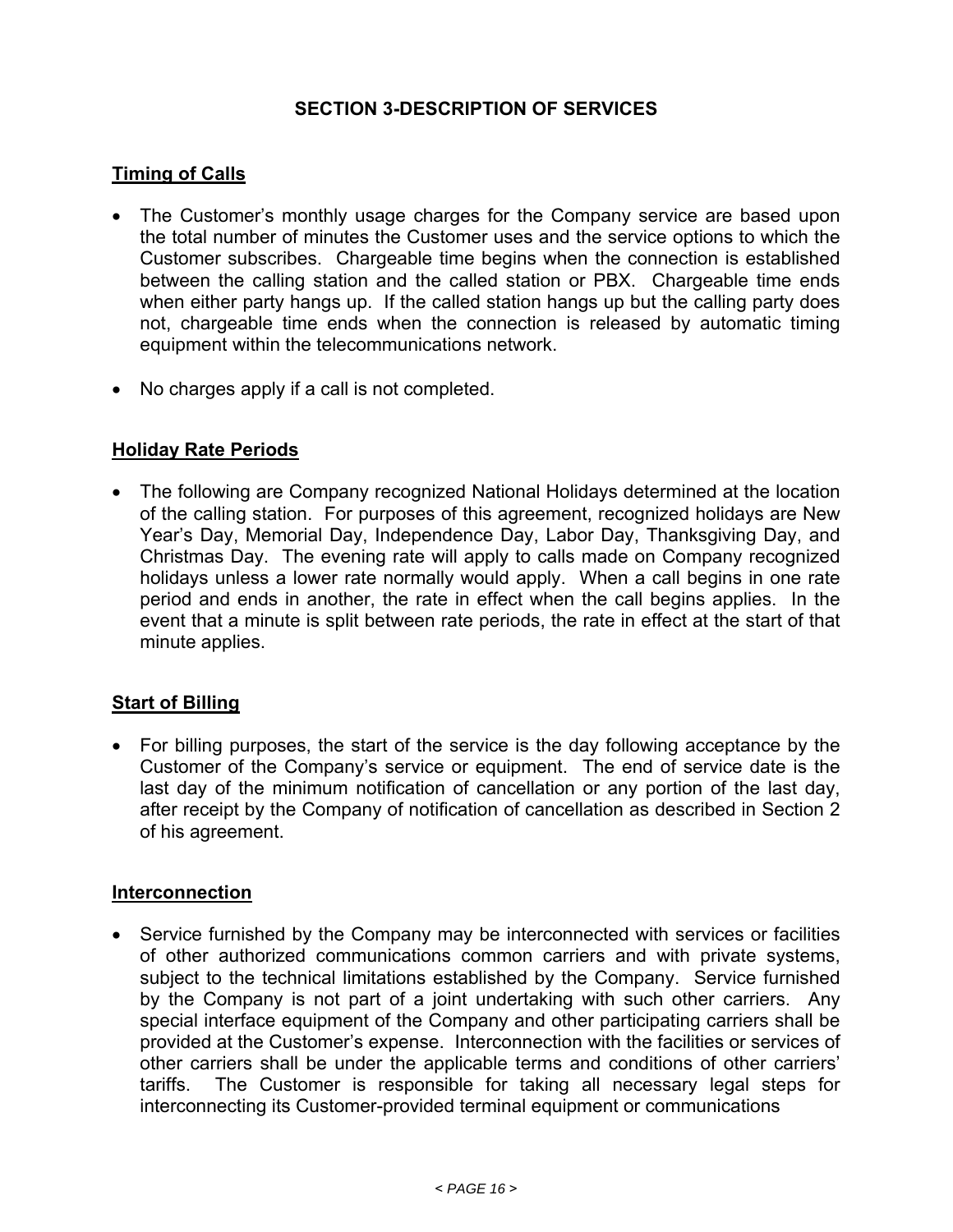systems with the Company's. The Customer shall secure all licenses, permits, rightof-ways, and other arrangements necessary for such interconnection.

# **Terminal Equipment**

 The Company's service may be used with or terminated in Customer provided terminal equipment or Customer provided communication systems, such as teleprinter, handsets, or data sets. Such terminal equipment shall be furnished and maintained at the expense of the Customer, except as otherwise provided. The Customer is responsible for all costs at its premises, including Customer personnel, wiring, electrical power, and the like incurred in its use of the Company's service. The Customer shall ensure that its terminal facilities are of the proper mode, bandwidth, power, data, speed, and signal level for the intended use of the Customer, and that the signals do not damage the Company's equipment, injure personnel or degrade service to other Customers. If the Customer fails to maintain and operate its terminal equipment properly, resulting in the occurrence or possibility of harm to the Company's equipment or personnel, or impairment to the quality of service to other Customers, the Company may, upon written notice, require the use of protective equipment at the Customer's expense. If this fails to produce satisfactory quality and safety of service, the Company may, upon written notice, terminate the Customer's service.

## **Calculation of Distance**

 Usage charges for all mileage sensitive products are based on the airline distance between rate centers associated with the originating and terminating points of the call. The airline mileage between rate centers is determined by applying the formula below to the vertical and horizontal coordinates associated with the rate centers involved. The Company uses the rate center and associated vertical and horizontal coordinates that are currently being used within the industry.

Formula:

$$
\sqrt{(v_1-v_2)^2+(h_1-h_2)^2}
$$

 $10$ 

## **Minimum Call Completion Rate**

 The Customer can expect a call completion rate of 99% per 100 calls attempted during peak use periods for all Feature Group D (1+) services. The Company will engineer its switching systems on the basis that ninety-nine percent (99%) of the Customers accessing their system will be served during the busy hour.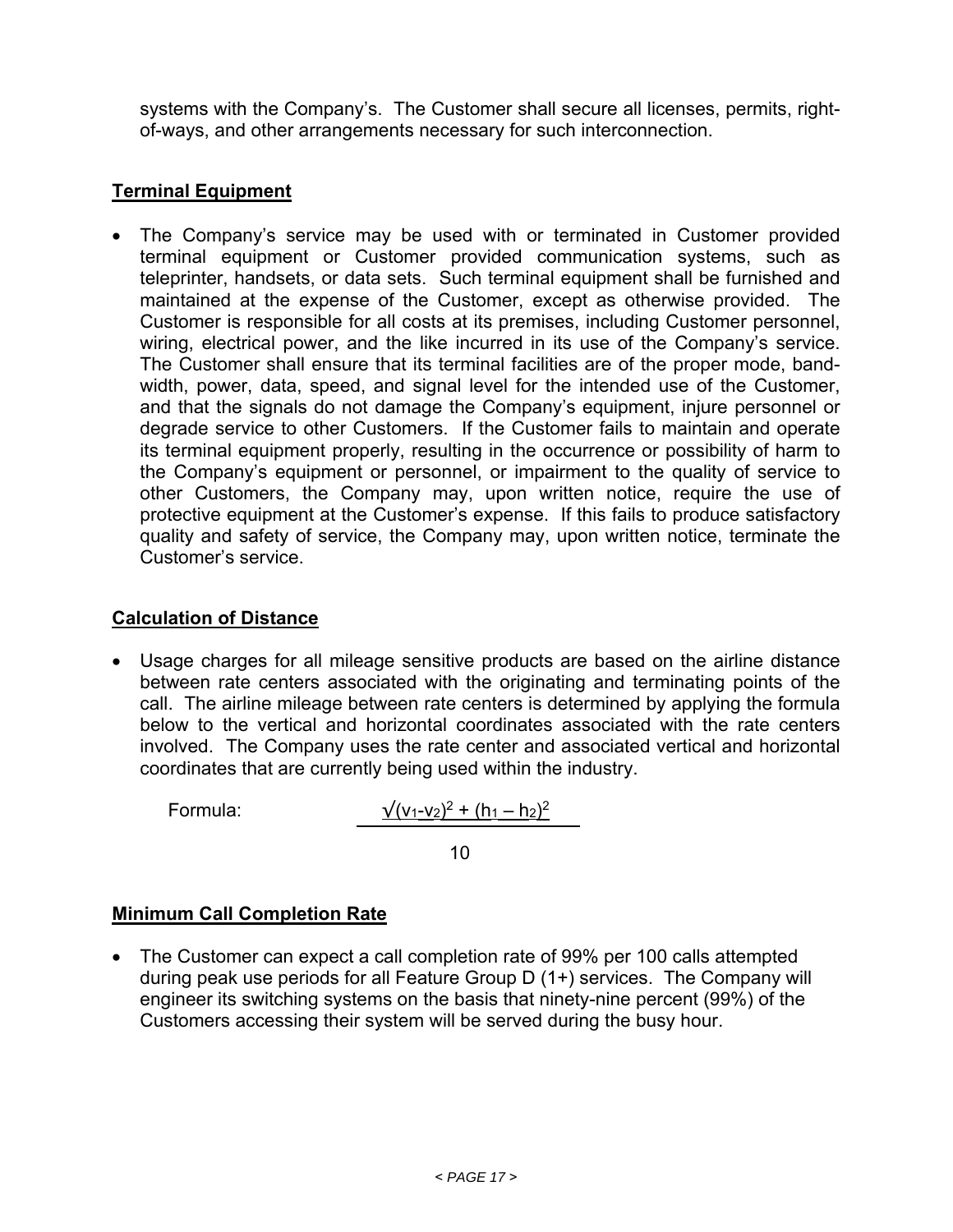# **Special Service Arrangements**

 Special Service Arrangement charges will be based on the estimated cost of furnishing such services including the cost of operating and maintaining such a service, the cost of equipment and materials used in providing such a service, the cost of installation including engineering, labor supervision, transportation, and the cost of any other specific item associated with the particular Special Service Arrangement request.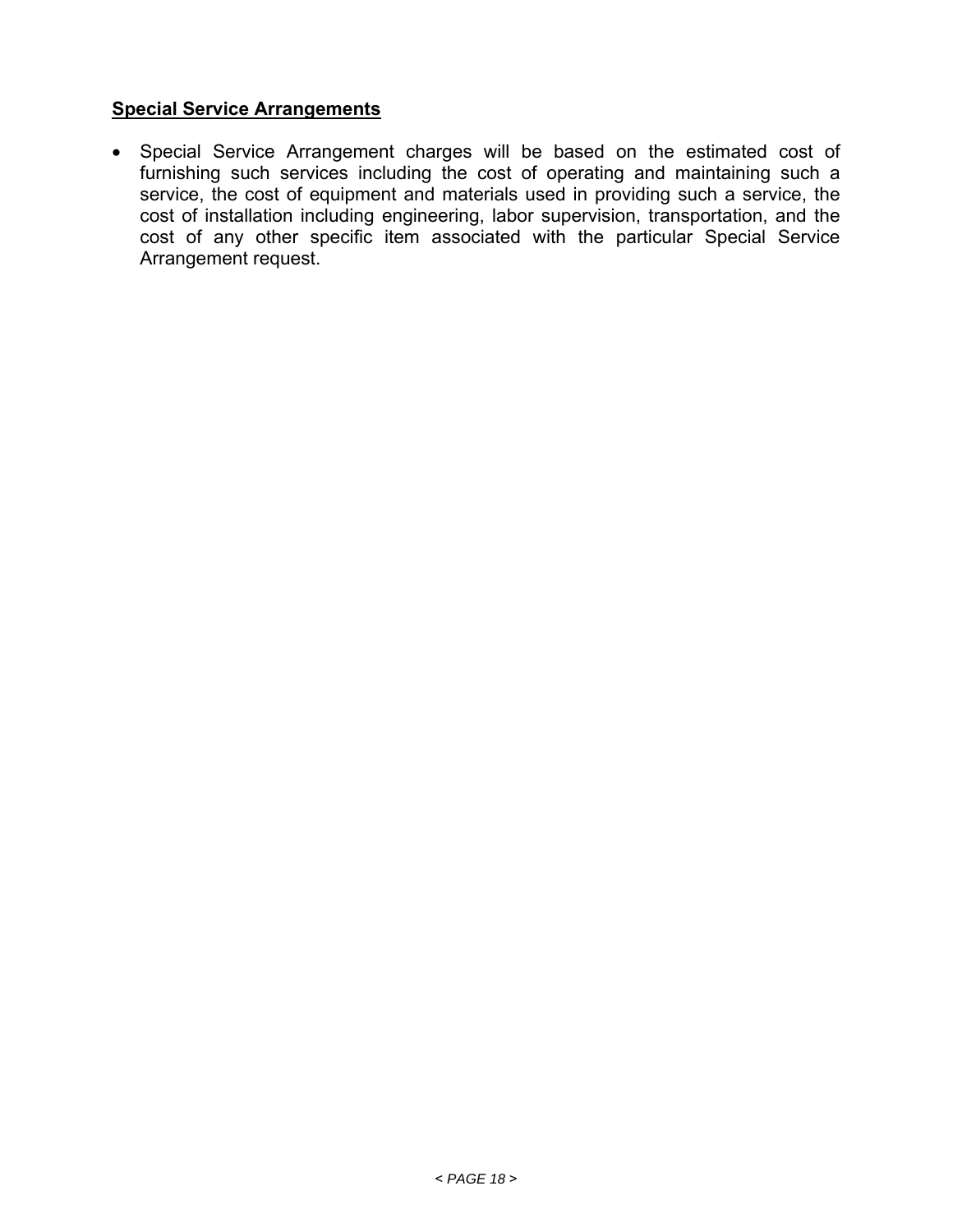# **SECTION 4 - RATES AND CHARGES**

#### **Universal Service Fund (USF) Fee**

 The Company will assess all Customers a Universal Service Fund Fee which recovers the Company's contributions to federal programs which support universal service in high cost areas and low income users of telecommunications and assist schools, libraries and rural health care facilities to obtain telecommunications and information services. Universal Service Subsidy fees are subject to periodic adjustment.

#### **Directory Assistance**

 A directory assistance charge applies per call for telephone numbers, area codes, and/or general information requested from the Directory Assistance operator. Customers may receive up to two numbers per request. No call allowance applies. The charge applies whether or not the operator furnishes the number(s), area code(s), or other information.

Directory Assistance, per call: \$0.65 Call Completion, per call: \$0.65

#### **Carrier Cost Recovery Charge**

 A monthly service charge, referred to as a Carrier Cost Recovery Charge, will be applied to each residential or business line presubscribed to the company's long distance service. The charge applies to all plans regardless of other billable charges, and it does not contribute towards any applicable minimum monthly charge.

Carrier Cost Recovery Charge, per month: \$1.50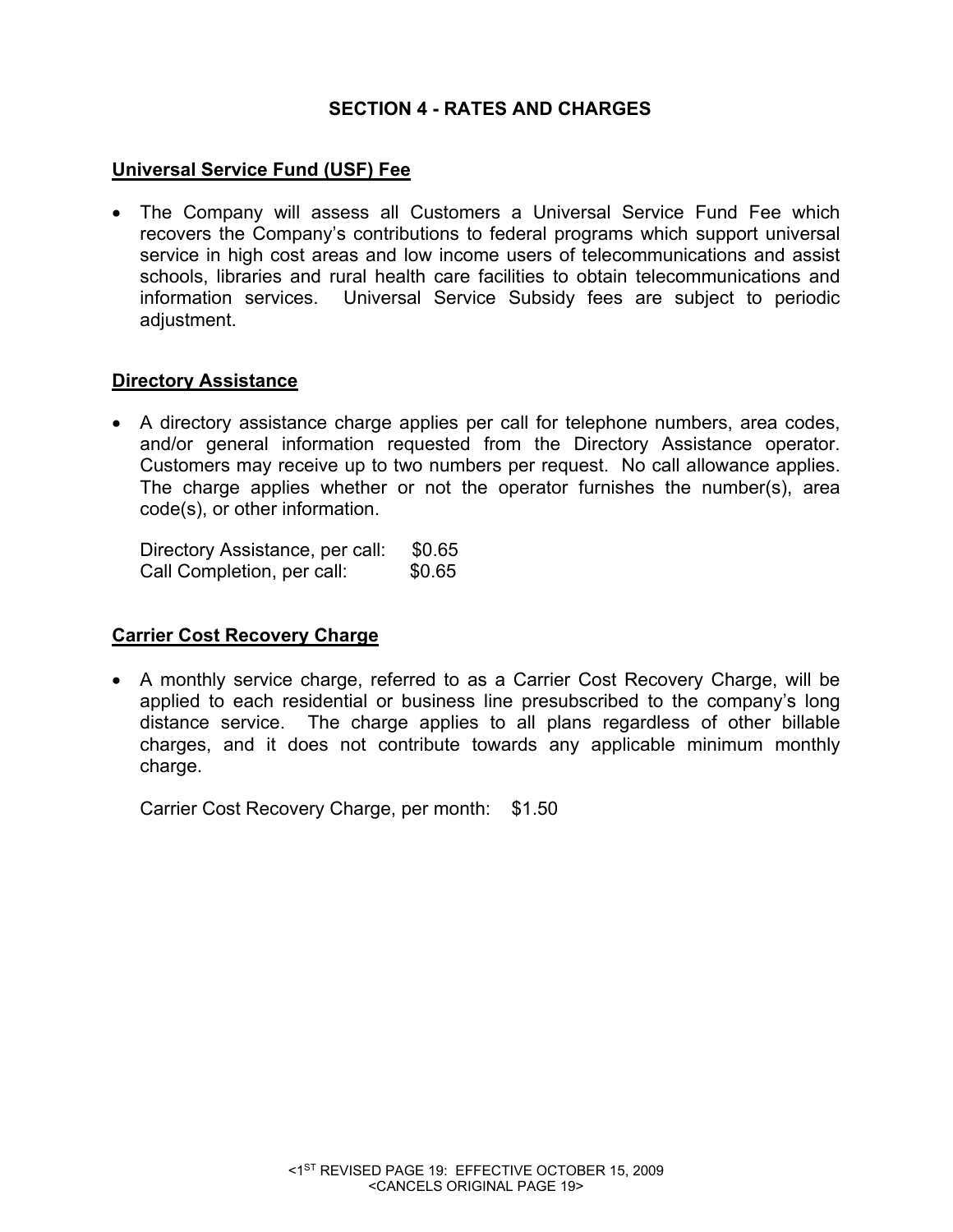# **Pay Telephone (Payphone) Surcharge**

 A surcharge shall be assessed for each call made from a pay telephone using the Company's long distance service, when the pay telephone provider is not otherwise compensated for the use of the instrument. This charge is to compensate the Company for the Federal Communications Commission assessment which is paid by the Company to pay telephone service providers for the use of their pay telephone instruments.

Per Call Charge: \$0.35

## **Residential and Small Business Direct Dial Service**

 Residential and small business direct dial service is an outbound calling service designed for use from standard Customer-provided switched access lines. The following rates apply when the person originating the calls dials the telephone number desired and completes the call, and the call is billed to the calling station. Service is billed in sixty (60) second increments with an initial minimum period of one (1) minute. Where applicable, only one Minimum Monthly Charge applies for both interstate and intrastate usage using the Company's service.

## **Residential and Small Business Direct Dial Service- Flat Rate Option (for all domestic calls except those originating from or terminating to Guam and CNMI)**

• Flat Rate Option- Base Rate

Per Minute Rate:  $$0.18$  (all hours/times of day)

• Flat Rate Option- Term Discount

For Customers who select this option, a term discount is applied based on the length of time for which the Customer purchases the term plan agreement. In the event that the service term commitment is no longer desired by the Customer prior to the expiration of the term, the Customer will be required to pay a termination charge that is the amount equal to the rate for the Flat Rate Option-Base Rate shown above, times the accumulated usage from the effective date of the term.

Monthly Usage 1-Year Term All usage  $$0.18/m$ inute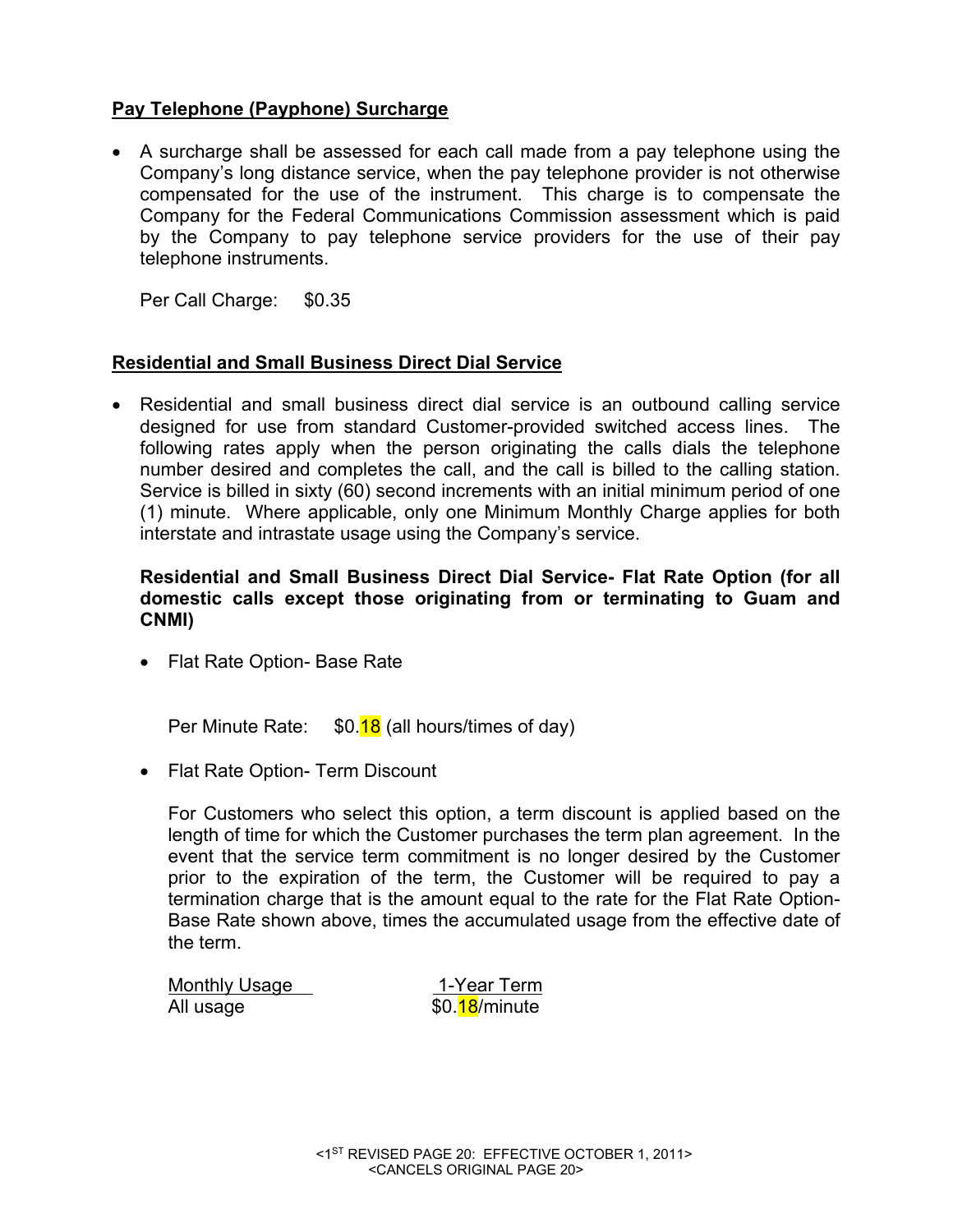## **Residential and Small Business Direct Dial Service- Distance and Time-of-Day Sensitive Option (for all domestic calls except those originating from or terminating to Guam and CNMI)**

This rate plan is the default plan for Residential and Business Customers who do not choose a calling plan option. The rate tables are located in the Fidelity Long Distance P.S.C. Missouri No. 1 Tariff.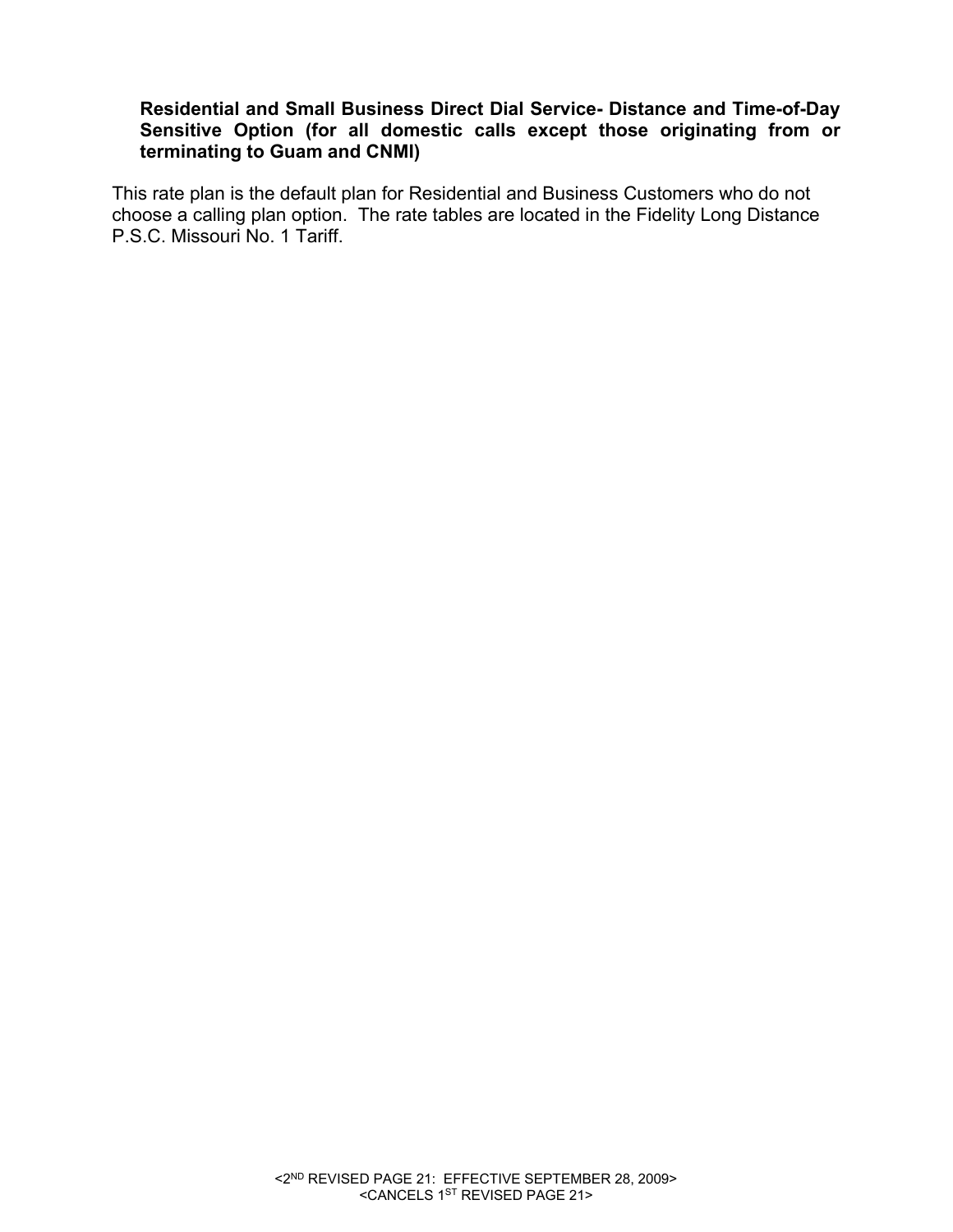**Residential and Small Business Direct Dial Service- Distance and Time-of-Day Sensitive Option (for all domestic calls originating from or terminating to Guam and CNMI) COUNTRY STANDARD ECONOMY** 

| <b>COUNTRY</b> | <b>STANDARD</b> |            |              | <b>ECONOMY</b> |  |
|----------------|-----------------|------------|--------------|----------------|--|
|                | Initial Min.    | Add'l Min. | Initial Min. | Add'l Min.     |  |
| Guam           | \$1.94          | \$1.94     | \$1.37       | \$1.37         |  |
| CNMI           | \$2.20          | \$2.20     | 74<br>\$1    | 74<br>J.       |  |

Time of Day Rate Periods are based on the time associated with the originating location of the call.

Standard- 10:00 a.m. to, but not including 11:00 p.m. Economy- 11:00 p.m. to, but not including 10:00 a.m.

#### **Residential and Small Business Direct Dial Service-Residential Minute Bundles**

"Talk 250"

Monthly Charge: \$20.00 for up to 250 intrastate or interstate domestic minutes. Unused monthly minutes are not eligible for credit or carryover to future months. Additional monthly minutes above 250 will be billed at \$.10 per minute.

"Talk 500"

 Monthly Charge: \$30.00 for up to 500 intrastate or interstate domestic minutes. Unused monthly minutes are not eligible for credit or carryover to future months. Additional monthly minutes above 500 will be billed at \$.10 per minute.

"Talk 1000"

Monthly Charge: \$50.00 for up to 1,000 intrastate or interstate domestic minutes. Unused monthly minutes are not eligible for credit or carryover to future months. Additional monthly minutes above 1,000 will be billed at \$.10 per minute.

"Unlimited"

Monthly Charge: \$23.00 for unlimited direct dialed intrastate or interstate Domestic minutes per access line.

To be eligible for this Plan, the customer must be a new or existing residential phone customer.

The "Unlimited" plan is available to residential phone customers only. The "Unlimited" plan covers residential direct dialed interstate and intrastate calls only. The "Unlimited plan does not include International calls (rates vary based on country called), calling card calls, directory assistance or operator services.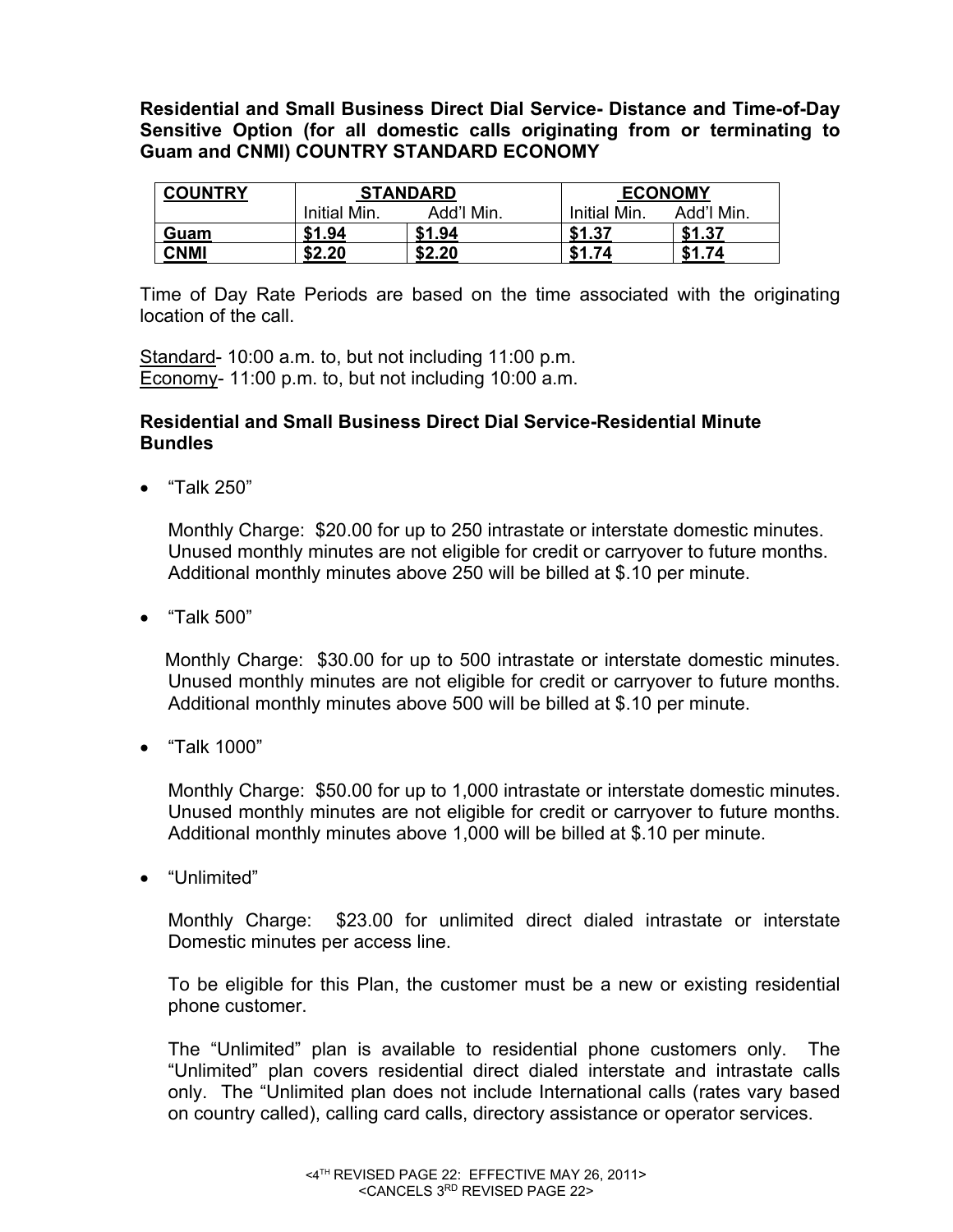• "Unlimited" (cont.)

This plan is not to be used for toll access to the Internet, commercial, telemarketing or other non-residential purposes.

Furthermore, the Monthly Charge can only be applied to one phone line (if a residential customer wants the plan to apply to a second line, he must pay a second Monthly Charge).

Customers who use this plan for non-residential purposes shall forfeit eligibility for rates under this plan, and those customers continuing to presubscribe to the Company will be moved to the rates under Fidelity Long Distance Flat Rate Option—Term Discount (\$.14 per minute intrastate and interstate).

## **Medium Business Direct Dialed Service**

 Medium Business Direct Dial Service is an outbound calling service designed for use from standard Customer-provided switched access lines. The following rates apply when the person originating the call dials the telephone number desired and completes the call, and the call is billed to the calling station. Service is billed in sixty (60) second increments with an initial minimum period of one (1) minute. Where applicable, only one Minimum Monthly Charge applies for both interstate and intrastate usage using the Company's service.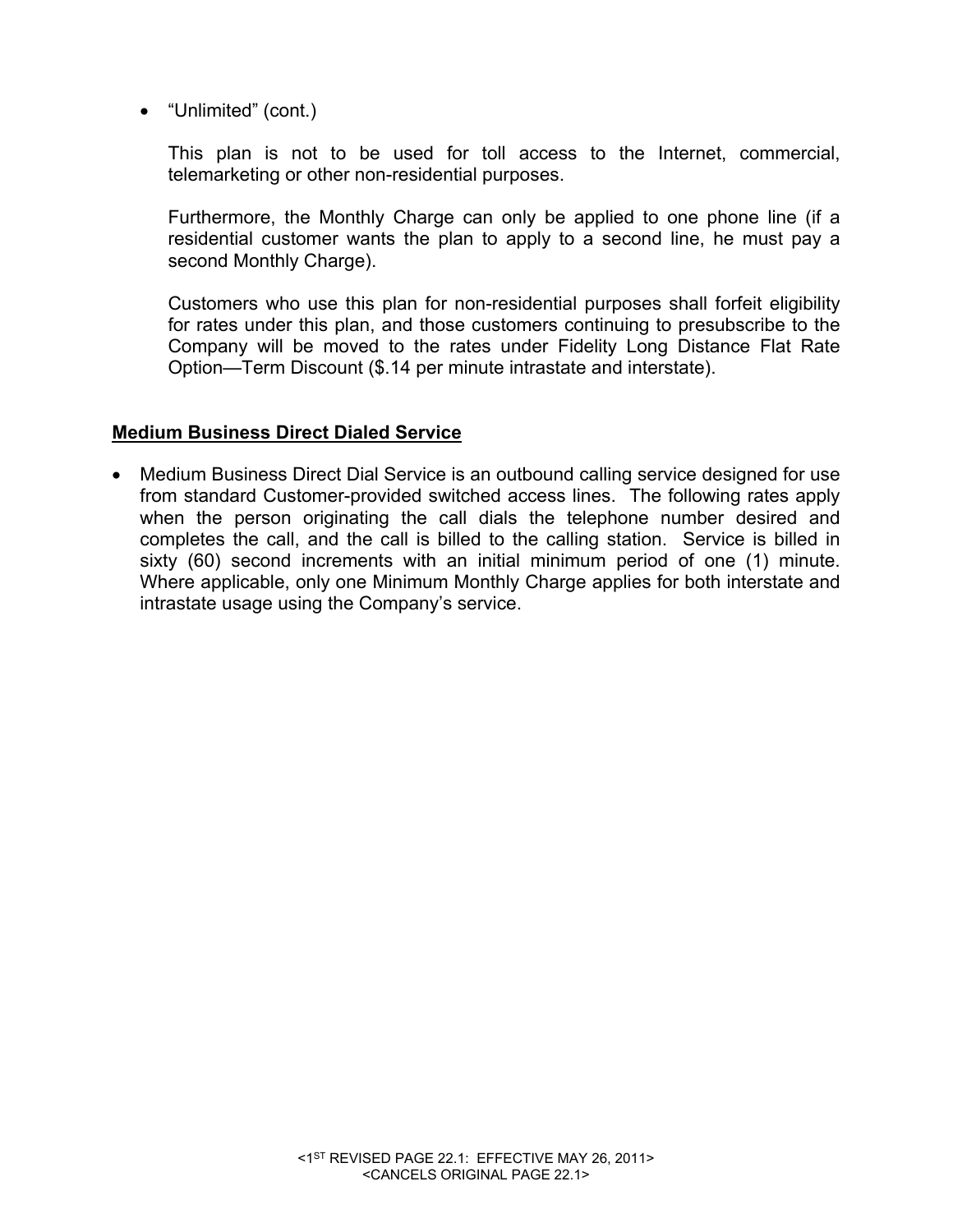**Medium Business Direct Dialed Service (for all domestic calls except those originating from or terminating to Guam and CNMI)** 

• Base Rates

Minimum Monthly Charge: \$15.00

Per Minute Rate: \$0.14/All Hours/Times-of-Day

• Term Discount Option

For Customers who select this option, a term discount is applied based on the length of time for which the Customer purchases the term plan agreement. In the event that the service commitment term is no longer desired by the Customer prior to the expiration of the term, the Customer will be required to pay a termination charge that is equal to the difference between the amount billed from the effective date of the term and the amount billed from the effective date of the term and the amount calculated by multiplying the rate for the Flat Rate Option-Base Rate shown above, times the accumulated usage from the effective date of the term.

Minimum Monthly Charge: \$15.00

| <b>Monthly Usage</b> | 1-Year Term |  |
|----------------------|-------------|--|
| per minute           | \$0.135     |  |

• Volume Discount Option

For Customers who select this option, a volume discount is applied based on the guaranteed monthly interstate and intrastate usage as shown below. For each month in which the Customer fails to achieve the minimum commitment, a Minimum Monthly Usage Charge as specified below will apply. Only one Minimum Monthly Usage Charge applies for both intrastate and interstate usage. In the event that the service contracted for under this document is no longer desired by the Customer prior to the expiration of the contract, the Customer will be required to pay a termination charge that is the amount equal to the difference between the amount billed from the effective date of the contract and the amount calculated by multiplying the rate for the Flat Rate Option- Base Rate shown above, times the accumulated usage from the effective date of the contract.

Monthly Usage >12,000 minutes

 Rate per Minute \$0.048/minute for all minutes

Minimum Monthly Usage Charge \$500.00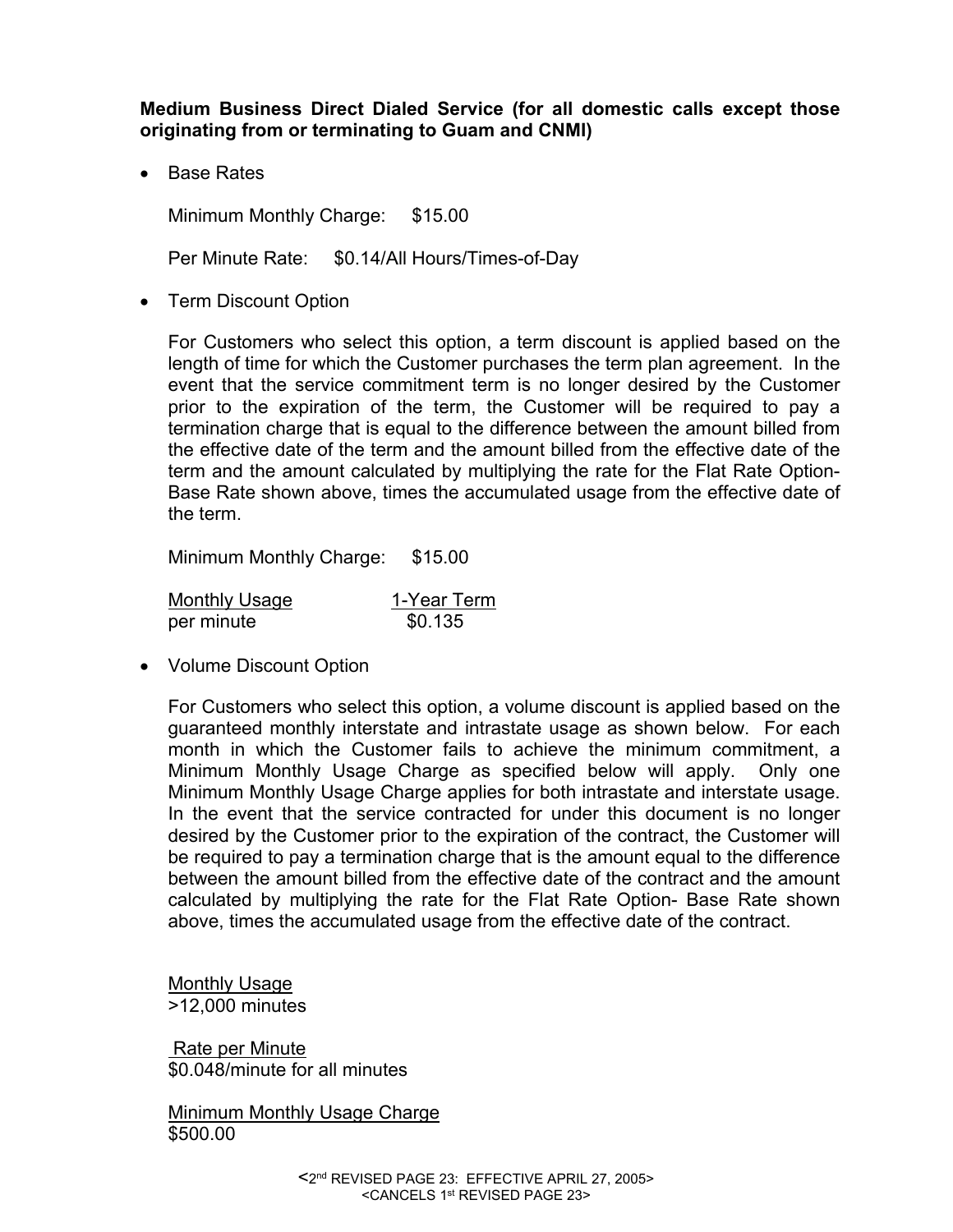• Volume Discount Option 2

For Customers who select this option, a volume discount is applied based on the monthly interstate and intrastate usage as shown below.

For each month in which the Customer fails to achieve the minimum commitment, a Minimum Monthly Usage Charge as specified below will apply. Only one Minimum Monthly Usage Charge applies for both intrastate and interstate usage.

Minimum Monthly Usage Rate \$50.00 \$0.09/minute for all minutes

**Medium Business Direct Dialed Service (for all domestic calls originating from or terminating to Guam and CNMI)** 

| <b>COUNTRY</b> | <b>STANDARD</b> |            |              | <b>ECONOMY</b> |  |
|----------------|-----------------|------------|--------------|----------------|--|
|                | Initial Min.    | Add'l Min. | Initial Min. | Add'l Min.     |  |
| Guam           | .94<br>\$1      | \$1.94     | - 37         | \$1.37         |  |
| <b>CNMI</b>    | ഹ               | \$2.20     |              | \$1<br>74      |  |

Time of Day Rate Periods are based on the time associated with the originating location of the call.

Standard- 10:00 a.m. to, but not including 11:00 p.m. Economy- 11:00 p.m. to, but not including 10:00 a.m.

## **Toll Free (8XX) Service**

- Toll Free Service is available to business and residential Customers for incoming calls. Calls originate from any interstate location, where service is available, over an 8XX number and terminate to a Customer-provided residential or business switched access line. Call charges are billed to the Customer rather than to the originating caller. Calls are billed in full minute increments. A monthly service charge applies per inbound line.
- Toll Free Service rates apply when the person originating the call dials the 8XX telephone number desired and completes the call, and the call is billed to the called station.
	- **Business Rates**

Monthly Service Fee: \$5.00 per line

Business Usage Rates: \$0.09 per minute, for all minutes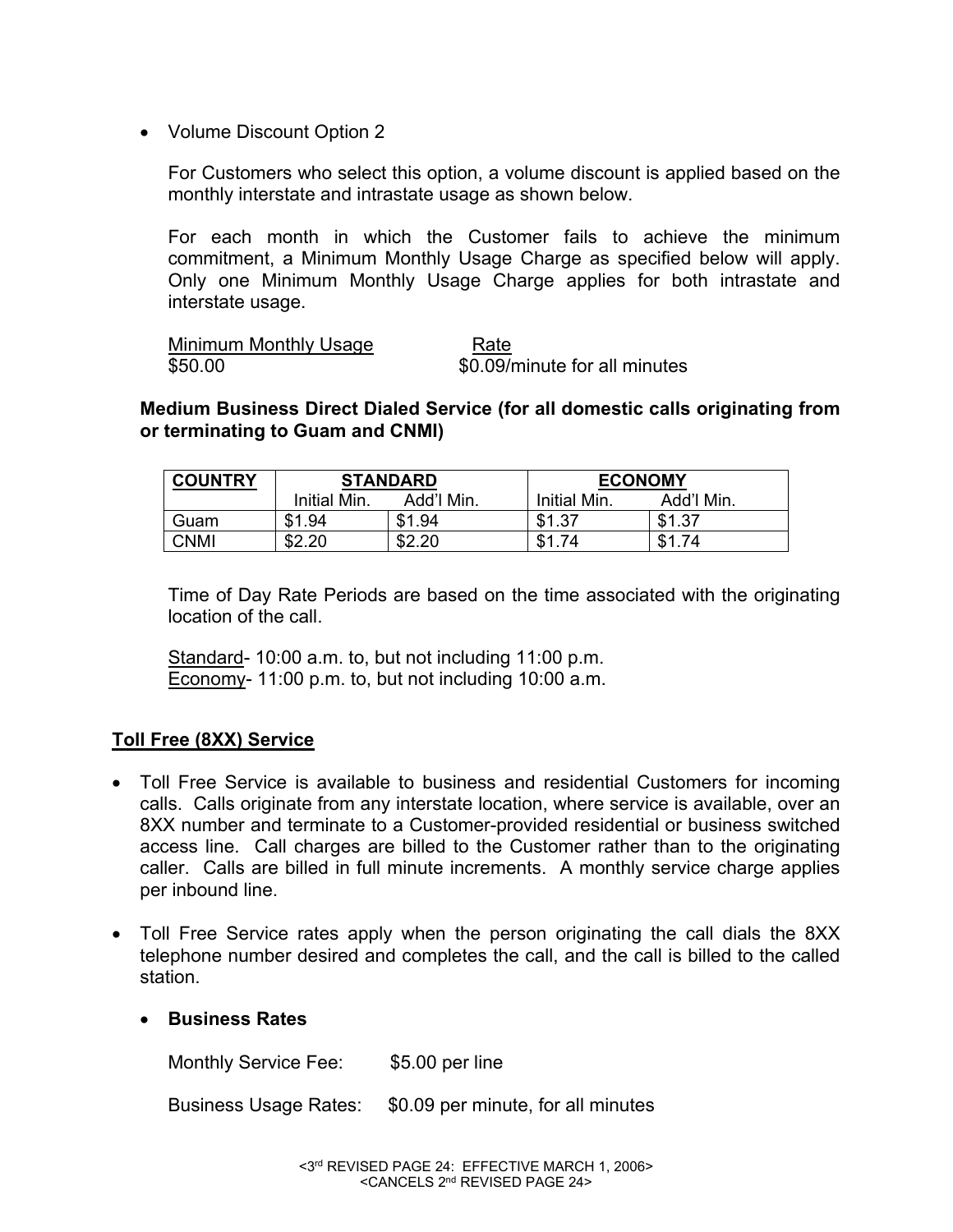# **Volume Discount Option**

For Customers who select this option, a volume discount is applied based on the guaranteed monthly toll free interstate and intrastate usage as shown below.

| <b>Monthly Service Fee:</b> | \$5.00 per line    |
|-----------------------------|--------------------|
| Monthly Usage:              | $> 5.000$ minutes  |
| Rate Per Minute:            | \$.0625 per minute |

#### **Residential Rates**

| Monthly Service Fee:            | $$5.00$ per line                   |
|---------------------------------|------------------------------------|
| <b>Residential Usage Rates:</b> | \$0.20 per minute, for all minutes |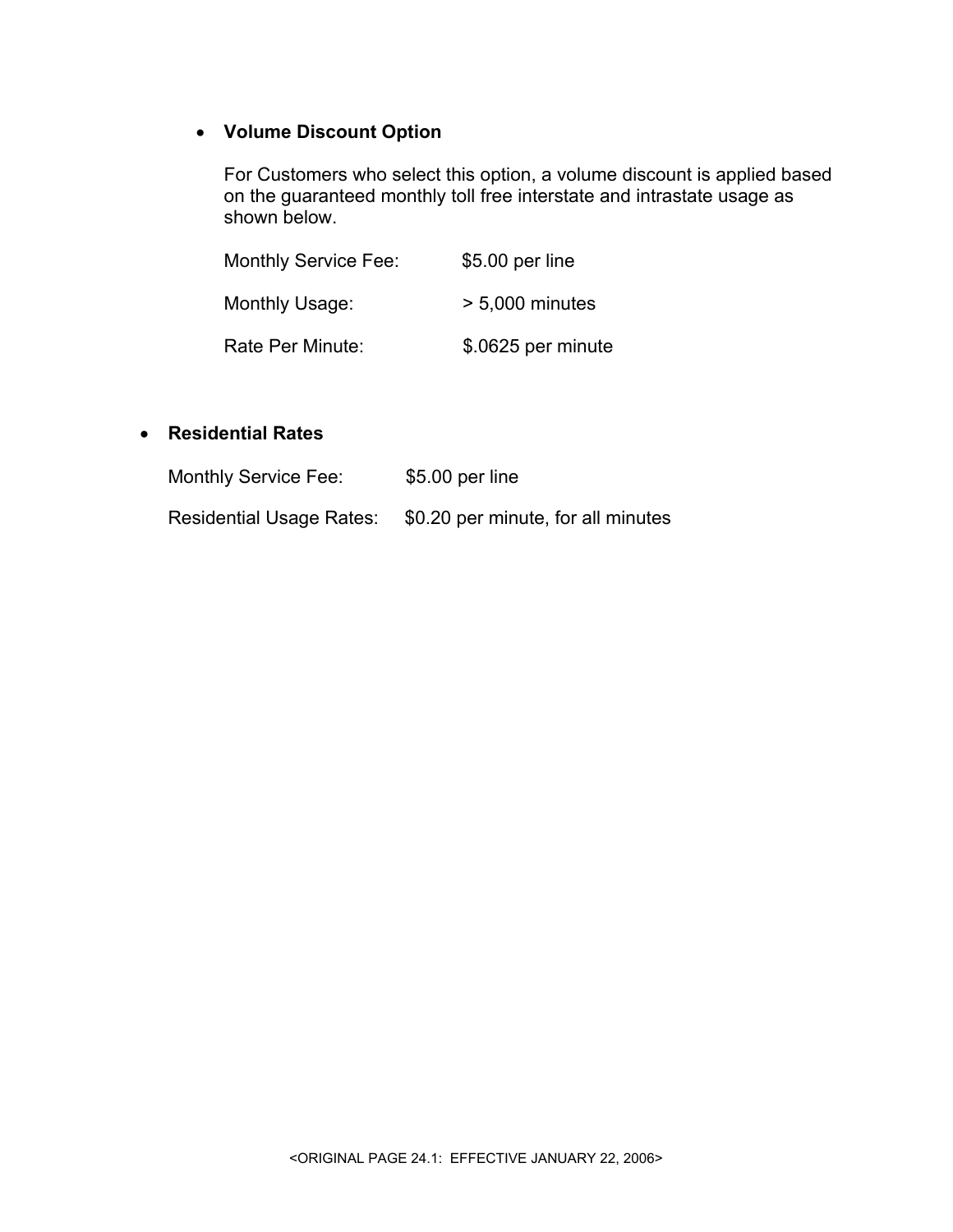# **Fidelity Debit Card Service**

- Fidelity Debit Card Service allows Customers to place direct dialed calls between locations within the United Sates served by the Company. Customers access the Company's network by dialing a toll-free number or other access dialing sequence and entering a Personal Account Code. The Company's system informs the Customer of the Available Usage Balance remaining in his/her Debit Account and prompts the Customer to place a call by entering a destination telephone number. Network usage for calls placed is deducted from the Available Usage Balance on the Customer's account on a real time basis as the call progresses.
- Customers purchase a Debit Card which assigns each Customer a Debit Account, provides each Customer with a Personal Account Code and lists instructions for accessing and using Carrier's service. Debit Cards are available in varying denominations.
- Purchase of a Debit Card entitles the Customer to use the Company's network for a number of minutes equivalent to the card denomination divided by the effective per minute rate. The Customer's right to utilize network usage within a given Debit Account associated with that Debit Account number. No minimum service period applies.
- Payment for Retail Debit Cards and Available Usage in a Customer's Debit Account is non-refundable.
- Retail Debit Card service rates are not distance or time of day sensitive in nature. Holiday discounts do not apply.
- Network usage for Debit Card Calls is deducted from the Available Usage Balance in Customer's Debit Account in full unit increments. For debiting purposes, the minimum call usage is one (1) unit.

Per Unit Rate: \$0.25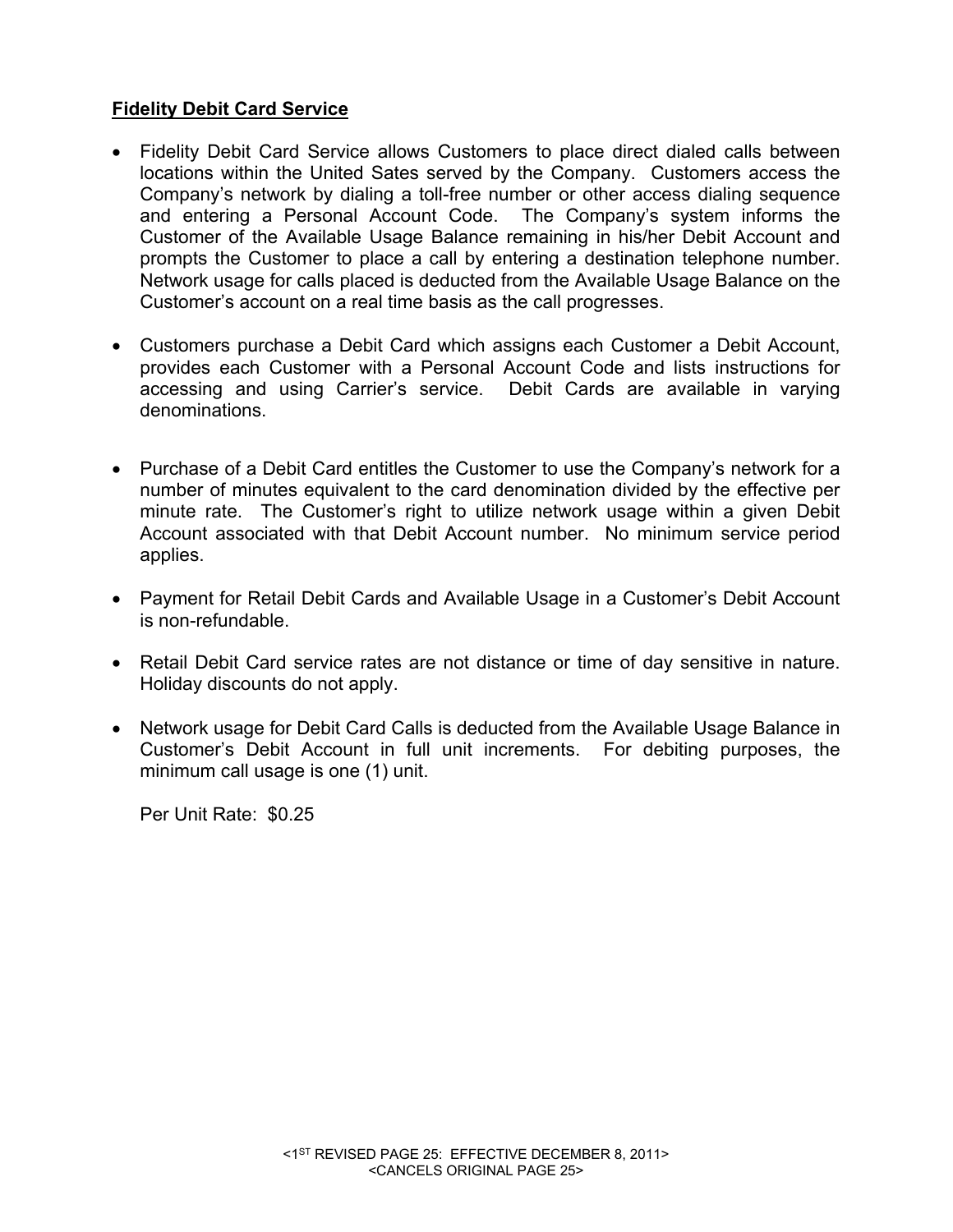# **Debit Card Sponsor Program**

 The Debit Card Sponsor Program, where available, is offered to organizations or commercial entities for distribution to their members, patrons or customers. The marketing vehicle and expiration period is selected by the Sponsor upon joint agreement between the Company and the Sponsor. The Sponsor is responsible for obtaining all necessary permissions for the use of any trade mark, trade name, service mark, or other image on the card. The Sponsor may distribute the Company's Prepaid card accounts at reduced rates or free of charge to end users. At the option of the Sponsor, these cards may not be replenishable. The Company reserves the right to approve or reject any image and to specify the customer information language and use of the Company's trade mark, trade name, service mark or other image on the card.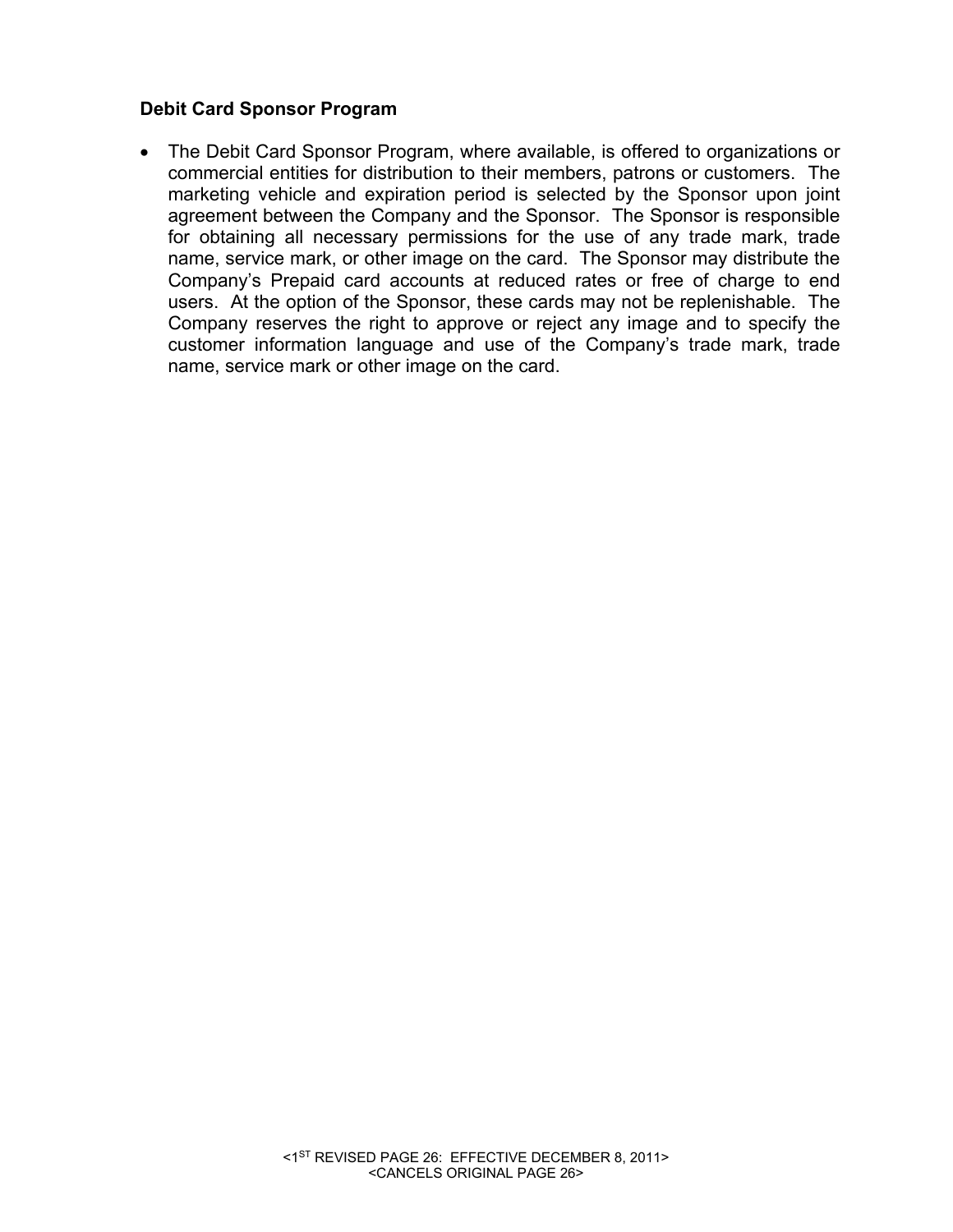#### **SECTION 5 - PROMOTIONS**

## **General**

 At the option of the Company, service may be offered on a contract basis to meet specialized requirements of the Customer and not contemplated in this document. The terms of each contract shall be mutually agreed upon between the Customer and Company and may include discounts off of rates contained herein, waiver of recurring or nonrecurring charges, charges for specially designed and constructed services not contained in the Company's general service offerings, or other customized features. The terms of the contract may be based partially or completely on the term and volume commitment, type of originating or terminating access, mixture of services or other distinguishing features. Service shall be available to all similarly situated Customers for six months after the initial offering to the first contract Customer for any given set of terms.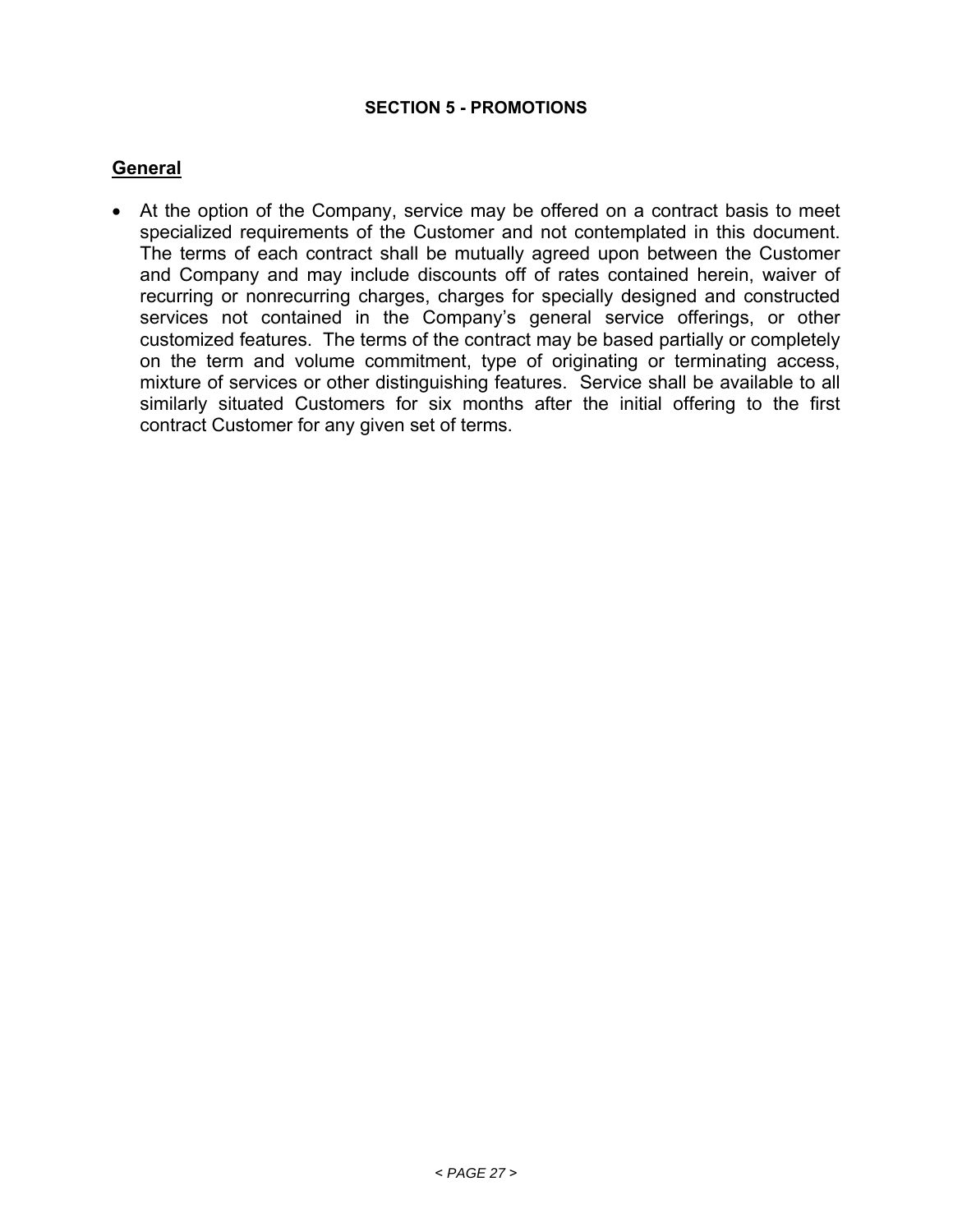# **SECTION 6 – MISCELLANEOUS PROVISIONS**

## **Notice**

 Written notice to Customer is sent to Customer's last known address in Company's invoicing records. Notice shall be deemed given 3 days after postmarked.

## **Waiver of Trial by Jury**

 Customer and Company waive their respective rights to a trial by jury of any and all claims or causes of action (including counterclaims) related to or arising out of these Terms and Conditions brought by either party against the other. Any claim or cause of action will be tried by a court trial without a jury. The waiver applies to these Terms and Conditions as amended or modified.

## **Choice of Law: Jurisdiction**

 These Terms and Conditions are covered by and construed under the laws of the State of Missouri without regard to choice of law principles.

#### **Waiver of Class Actions**

 All claims between Customer and Company related to these Terms and Conditions will be litigated individually and Customer may not consolidate or seek class treatment for any claim, unless previously agreed to in writing by Customer and Company. This waiver applies to these Terms and Conditions as amended or modified, and survives termination of service under these Terms and Conditions.

#### **Severability**

• If any part of these Terms and Conditions is held invalid or unenforceable, the rest of these Terms and Conditions shall remain in full force and effect unless Company's obligations hereunder are materially impaired.

#### **Waiver**

• If either Customer or Company does not enforce any right or remedy available under these Terms and Conditions, that failure is not a waiver of the right or remedy for any other breach or failure by the other party. Company's waiver of any requirement in any one instance is not a general waiver of that requirement and does not amend these Terms and Conditions.

#### **Headings**

 Section headings are for descriptive purposes only and are not used to interpret these Terms and Conditions.